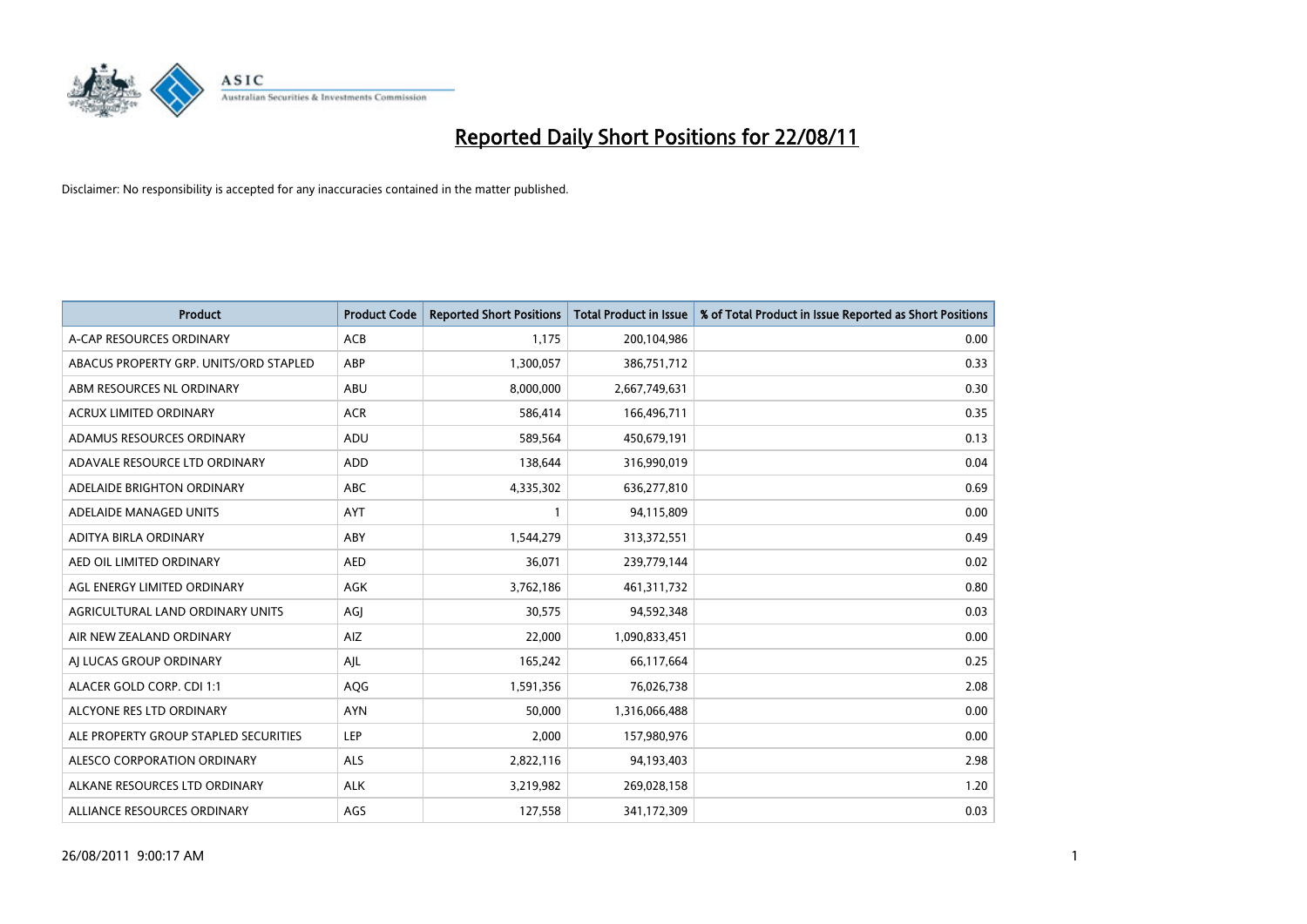

| <b>Product</b>                          | <b>Product Code</b> | <b>Reported Short Positions</b> | <b>Total Product in Issue</b> | % of Total Product in Issue Reported as Short Positions |
|-----------------------------------------|---------------------|---------------------------------|-------------------------------|---------------------------------------------------------|
| ALLIED HEALTH LTD ORDINARY              | <b>AHZ</b>          | 109,920                         | 571,876,240                   | 0.02                                                    |
| ALTONA MINING LTD ORDINARY              | <b>AOH</b>          | 600,001                         | 518,687,704                   | 0.12                                                    |
| ALUMINA LIMITED ORDINARY                | <b>AWC</b>          | 28,930,651                      | 2,440,196,187                 | 1.16                                                    |
| AMADEUS ENERGY ORDINARY                 | AMU                 | 604,000                         | 288,749,733                   | 0.21                                                    |
| AMALGAMATED HOLDINGS ORDINARY           | AHD                 | 3,746                           | 157,471,848                   | 0.00                                                    |
| AMCOR LIMITED ORDINARY                  | <b>AMC</b>          | 4,947,207                       | 1,227,572,318                 | 0.39                                                    |
| AMP LIMITED ORDINARY                    | AMP                 | 11,615,785                      | 2,811,693,913                 | 0.39                                                    |
| AMPELLA MINING ORDINARY                 | <b>AMX</b>          | 910,338                         | 204,985,108                   | 0.44                                                    |
| ANSELL LIMITED ORDINARY                 | <b>ANN</b>          | 3,468,987                       | 133,033,772                   | 2.59                                                    |
| ANTARES ENERGY LTD ORDINARY             | <b>AZZ</b>          | 46,311                          | 263,500,000                   | 0.02                                                    |
| ANZ BANKING GRP LTD ORDINARY            | ANZ                 | 12,635,103                      | 2,628,902,711                 | 0.49                                                    |
| APA GROUP STAPLED SECURITIES            | <b>APA</b>          | 11,103,867                      | 634,116,029                   | 1.75                                                    |
| APEX MINERALS NL ORDINARY               | <b>AXM</b>          | 885.146                         | 5,550,243,713                 | 0.02                                                    |
| APN EUROPEAN RETAIL UNITS STAPLED SEC.  | <b>AEZ</b>          | 11,832                          | 544,910,660                   | 0.00                                                    |
| APN NEWS & MEDIA ORDINARY               | <b>APN</b>          | 24,286,232                      | 618,568,292                   | 3.91                                                    |
| AQUARIUS PLATINUM. ORDINARY             | <b>AOP</b>          | 3,849,794                       | 470,167,206                   | 0.80                                                    |
| AQUILA RESOURCES ORDINARY               | <b>AQA</b>          | 5,413,665                       | 374,368,499                   | 1.41                                                    |
| ARAFURA RESOURCE LTD ORDINARY           | ARU                 | 5,558,827                       | 367,980,342                   | 1.48                                                    |
| ARB CORPORATION ORDINARY                | ARP                 | 19,007                          | 72,481,302                    | 0.01                                                    |
| ARDENT LEISURE GROUP STAPLED SECURITIES | AAD                 | 981,483                         | 318,147,978                   | 0.29                                                    |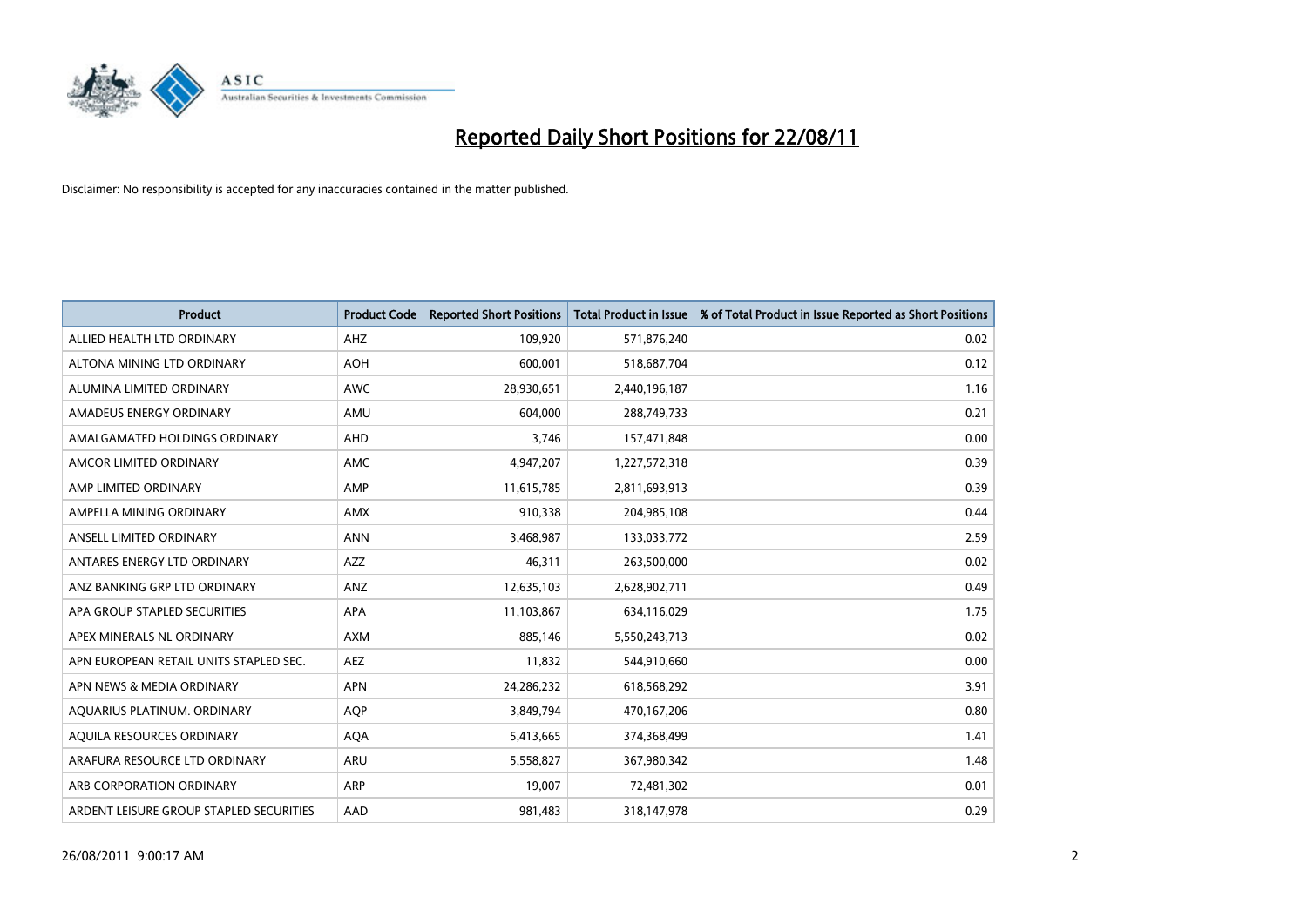

| <b>Product</b>                          | <b>Product Code</b> | <b>Reported Short Positions</b> | <b>Total Product in Issue</b> | % of Total Product in Issue Reported as Short Positions |
|-----------------------------------------|---------------------|---------------------------------|-------------------------------|---------------------------------------------------------|
| ARISTOCRAT LEISURE ORDINARY             | ALL                 | 27,403,162                      | 536,480,307                   | 5.10                                                    |
| ASCIANO LIMITED ORDINARY                | <b>AIO</b>          | 21,211,258                      | 2,926,103,883                 | 0.71                                                    |
| ASG GROUP LIMITED ORDINARY              | <b>ASZ</b>          | 204,143                         | 169,117,796                   | 0.13                                                    |
| ASPEN GROUP ORD/UNITS STAPLED           | <b>APZ</b>          | 1,469,697                       | 579,826,041                   | 0.24                                                    |
| ASPIRE MINING LTD ORDINARY              | <b>AKM</b>          | 683,146                         | 540,471,483                   | 0.13                                                    |
| <b>ASTON RES LTD ORDINARY</b>           | <b>AZT</b>          | 592,398                         | 204,527,604                   | 0.28                                                    |
| ASTRO JAP PROP GROUP STAPLED SECURITIES | AJA                 | 44,454                          | 58,445,002                    | 0.07                                                    |
| ASX LIMITED ORDINARY                    | <b>ASX</b>          | 1,647,425                       | 175,136,729                   | 0.93                                                    |
| ATLANTIC LIMITED ORDINARY               | ATI                 | 30,575                          | 113,845,516                   | 0.03                                                    |
| ATLAS IRON LIMITED ORDINARY             | <b>AGO</b>          | 15,567,768                      | 827,141,142                   | 1.88                                                    |
| AURORA OIL & GAS ORDINARY               | <b>AUT</b>          | 7,070,929                       | 409,865,343                   | 1.71                                                    |
| AUSDRILL LIMITED ORDINARY               | ASL                 | 1,249,367                       | 301,519,183                   | 0.41                                                    |
| AUSENCO LIMITED ORDINARY                | <b>AAX</b>          | 1,273,422                       | 122,987,022                   | 1.03                                                    |
| AUSGOLD LIMITED ORDINARY                | <b>AUC</b>          | 78,160                          | 84,753,812                    | 0.09                                                    |
| <b>AUSTAL LIMITED ORDINARY</b>          | ASB                 | 272,525                         | 188,069,638                   | 0.16                                                    |
| <b>AUSTAR UNITED ORDINARY</b>           | <b>AUN</b>          | 3,248,437                       | 1,271,505,737                 | 0.25                                                    |
| AUSTBROKERS HOLDINGS ORDINARY           | <b>AUB</b>          | $\overline{2}$                  | 54,658,736                    | 0.00                                                    |
| AUSTIN ENGINEERING ORDINARY             | ANG                 | 100,821                         | 71,864,403                    | 0.13                                                    |
| <b>AUSTRALAND ASSETS ASSETS</b>         | AAZPB               | 1,168                           | 2,750,000                     | 0.04                                                    |
| AUSTRALAND PROPERTY STAPLED SECURITY    | <b>ALZ</b>          | 811,426                         | 576,846,597                   | 0.13                                                    |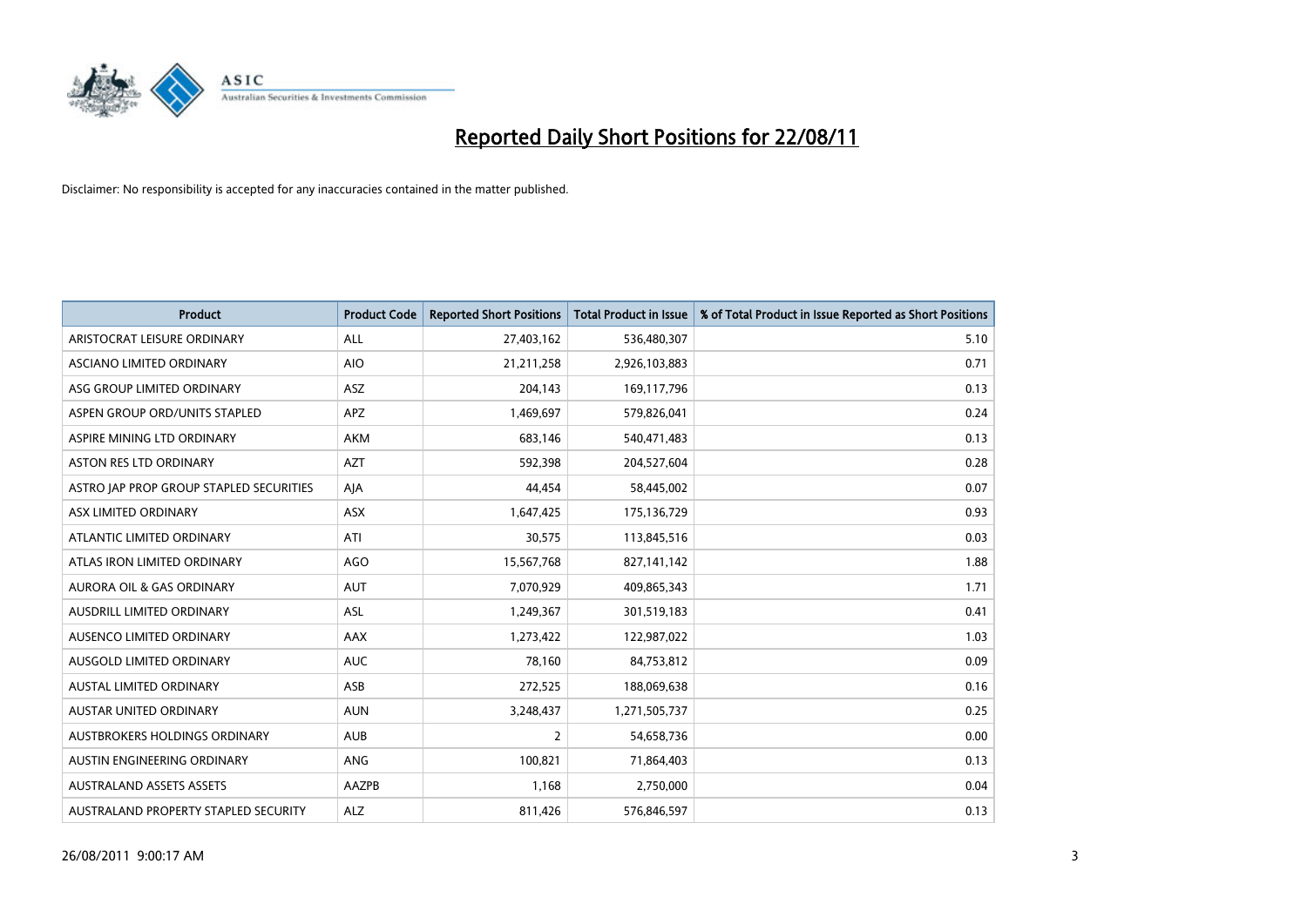

| <b>Product</b>                       | <b>Product Code</b> | <b>Reported Short Positions</b> | <b>Total Product in Issue</b> | % of Total Product in Issue Reported as Short Positions |
|--------------------------------------|---------------------|---------------------------------|-------------------------------|---------------------------------------------------------|
| AUSTRALIAN AGRICULT, ORDINARY        | AAC                 | 1,331,238                       | 312,892,824                   | 0.43                                                    |
| AUSTRALIAN EDUCATION UNITS           | <b>AEU</b>          | 625,000                         | 175,465,397                   | 0.36                                                    |
| AUSTRALIAN INFRASTR, UNITS/ORDINARY  | <b>AIX</b>          | 2,208,468                       | 620,733,944                   | 0.35                                                    |
| AUSTRALIAN MINES LTD ORDINARY        | <b>AUZ</b>          | 1,400,000                       | 636,910,317                   | 0.22                                                    |
| AUSTRALIAN PHARM, ORDINARY           | API                 | 948,122                         | 488,115,883                   | 0.19                                                    |
| AUTOMOTIVE HOLDINGS ORDINARY         | AHE                 | 42,027                          | 260,579,682                   | 0.01                                                    |
| AVANCO RESOURCES LTD ORDINARY        | <b>AVB</b>          | 1,290,527                       | 789,953,517                   | 0.16                                                    |
| AVEXA LIMITED ORDINARY               | <b>AVX</b>          | 243,657                         | 847,688,779                   | 0.03                                                    |
| AWE LIMITED ORDINARY                 | <b>AWE</b>          | 7,598,259                       | 521,871,941                   | 1.46                                                    |
| AZUMAH RESOURCES ORDINARY            | <b>AZM</b>          | 243,919                         | 281,650,356                   | 0.09                                                    |
| BANDANNA ENERGY ORDINARY             | <b>BND</b>          | 476,333                         | 427,295,482                   | 0.12                                                    |
| BANK OF QUEENSLAND. ORDINARY         | <b>BOQ</b>          | 9,661,906                       | 225,369,547                   | 4.27                                                    |
| <b>BANNERMAN RESOURCES ORDINARY</b>  | <b>BMN</b>          | 93,989                          | 234,435,934                   | 0.04                                                    |
| <b>BASE RES LIMITED ORDINARY</b>     | <b>BSE</b>          | 373,041                         | 190,141,114                   | 0.20                                                    |
| <b>BATHURST RESOURCES ORDINARY</b>   | <b>BTU</b>          | 8,218,382                       | 685,047,997                   | 1.19                                                    |
| <b>BAUXITE RESOURCE LTD ORDINARY</b> | <b>BAU</b>          | 109,797                         | 235,379,896                   | 0.05                                                    |
| BC IRON LIMITED ORDINARY             | <b>BCI</b>          | 291,478                         | 94,881,000                    | 0.30                                                    |
| BEACH ENERGY LIMITED ORDINARY        | <b>BPT</b>          | 2,314,266                       | 1,103,127,711                 | 0.20                                                    |
| BEADELL RESOURCE LTD ORDINARY        | <b>BDR</b>          | 1,520,441                       | 657,906,946                   | 0.24                                                    |
| BENDIGO AND ADELAIDE ORDINARY        | <b>BEN</b>          | 7,643,334                       | 360,325,520                   | 2.10                                                    |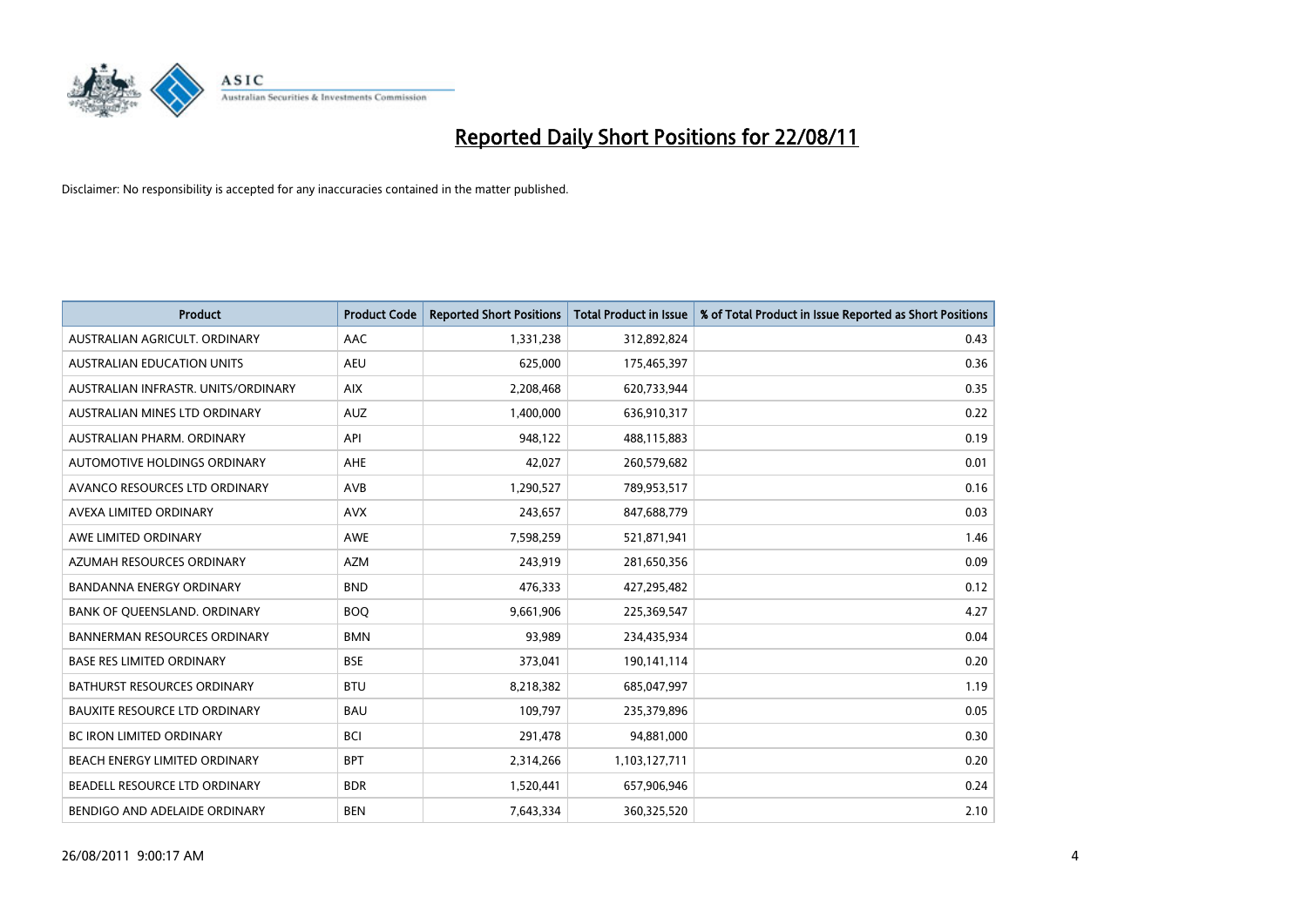

| <b>Product</b>                       | <b>Product Code</b> | <b>Reported Short Positions</b> | <b>Total Product in Issue</b> | % of Total Product in Issue Reported as Short Positions |
|--------------------------------------|---------------------|---------------------------------|-------------------------------|---------------------------------------------------------|
| BERKELEY RESOURCES ORDINARY          | <b>BKY</b>          | 778,576                         | 174,298,273                   | 0.43                                                    |
| BETASHARES ASX RES ETF UNITS         | <b>ORE</b>          | 118,220                         | 4,519,665                     | 2.62                                                    |
| <b>BHP BILLITON LIMITED ORDINARY</b> | <b>BHP</b>          | 41,171,015                      | 3,211,496,105                 | 1.24                                                    |
| <b>BILLABONG ORDINARY</b>            | <b>BBG</b>          | 23,680,769                      | 254,037,587                   | 9.31                                                    |
| <b>BIOTA HOLDINGS ORDINARY</b>       | <b>BTA</b>          | 2,084,923                       | 181,703,711                   | 1.14                                                    |
| <b>BISALLOY STEEL ORDINARY</b>       | <b>BIS</b>          | 84.480                          | 216,455,965                   | 0.04                                                    |
| BKI INVESTMENT LTD ORDINARY          | BKI                 | 508                             | 422,863,407                   | 0.00                                                    |
| <b>BLACKTHORN RESOURCES ORDINARY</b> | <b>BTR</b>          | 35,848                          | 122,918,000                   | 0.03                                                    |
| <b>BLUESCOPE STEEL LTD ORDINARY</b>  | <b>BSL</b>          | 60,479,694                      | 1,842,207,385                 | 3.25                                                    |
| <b>BOART LONGYEAR ORDINARY</b>       | <b>BLY</b>          | 9,406,091                       | 461, 163, 412                 | 2.05                                                    |
| <b>BOOM LOGISTICS ORDINARY</b>       | <b>BOL</b>          | 347,973                         | 465,011,147                   | 0.07                                                    |
| <b>BORAL LIMITED, ORDINARY</b>       | <b>BLD</b>          | 43,064,933                      | 729,925,990                   | 5.89                                                    |
| BOTSWANA METALS LTD ORDINARY         | <b>BML</b>          | 7,000                           | 143,717,013                   | 0.00                                                    |
| <b>BOW ENERGY LIMITED ORDINARY</b>   | <b>BOW</b>          | 4,339,760                       | 351,683,973                   | 1.23                                                    |
| <b>BRADKEN LIMITED ORDINARY</b>      | <b>BKN</b>          | 2,021,887                       | 161,849,910                   | 1.25                                                    |
| <b>BRAMBLES LIMITED ORDINARY</b>     | <b>BXB</b>          | 17,446,824                      | 1,479,410,767                 | 1.15                                                    |
| BREVILLE GROUP LTD ORDINARY          | <b>BRG</b>          | 3,739                           | 129,995,322                   | 0.00                                                    |
| <b>BRICKWORKS LIMITED ORDINARY</b>   | <b>BKW</b>          | 26,534                          | 147,567,333                   | 0.01                                                    |
| <b>BROCKMAN RESOURCES ORDINARY</b>   | <b>BRM</b>          | 76,495                          | 144,803,151                   | 0.05                                                    |
| BT INVESTMENT MNGMNT ORDINARY        | <b>BTT</b>          | 881,935                         | 160,000,000                   | 0.55                                                    |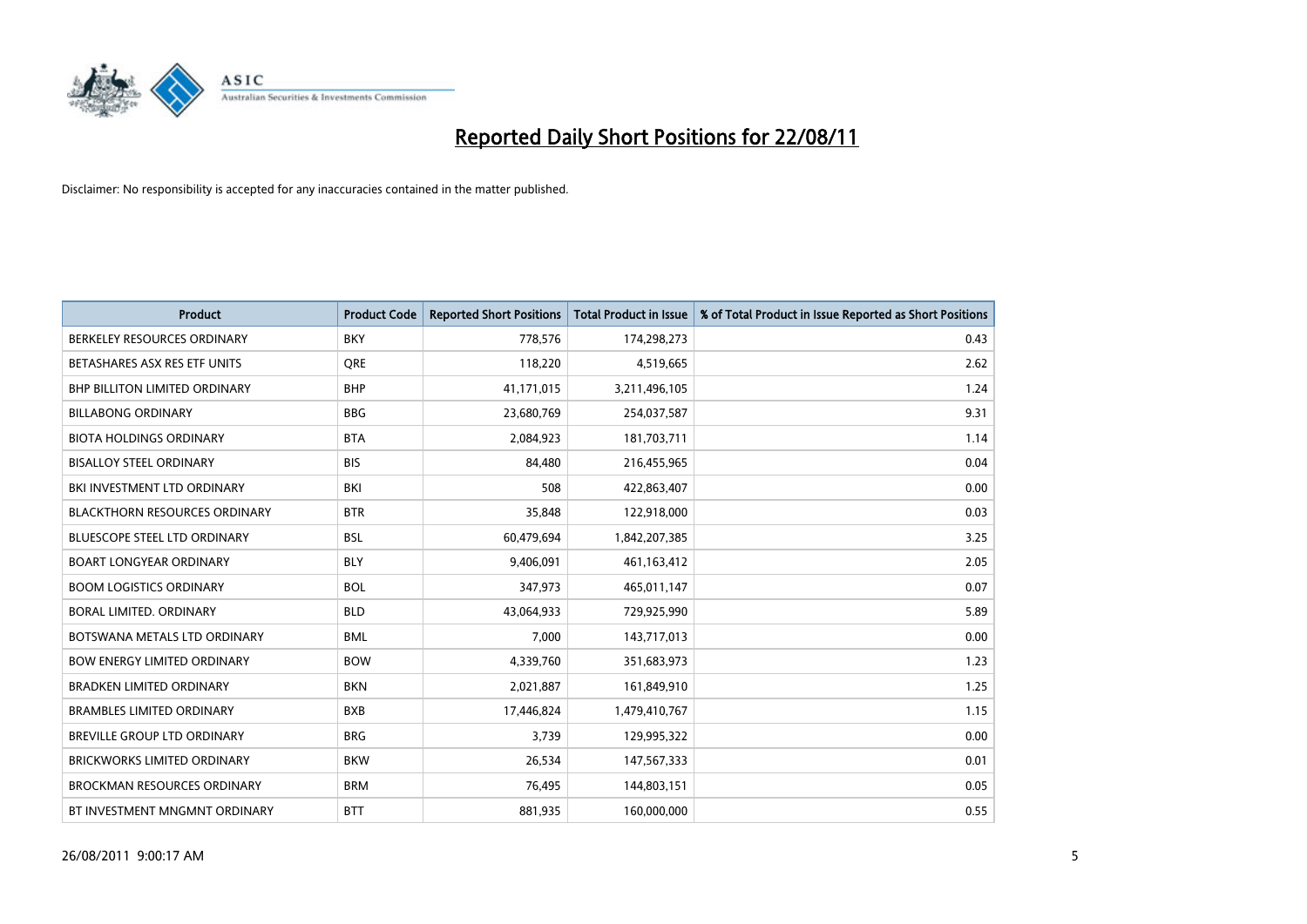

| <b>Product</b>                        | <b>Product Code</b> | <b>Reported Short Positions</b> | <b>Total Product in Issue</b> | % of Total Product in Issue Reported as Short Positions |
|---------------------------------------|---------------------|---------------------------------|-------------------------------|---------------------------------------------------------|
| <b>BURU ENERGY ORDINARY</b>           | <b>BRU</b>          | 4,233,251                       | 182,840,549                   | 2.32                                                    |
| <b>BWP TRUST ORDINARY UNITS</b>       | <b>BWP</b>          | 1,169,538                       | 520,012,793                   | 0.23                                                    |
| CABCHARGE AUSTRALIA ORDINARY          | CAB                 | 680,926                         | 120,437,014                   | 0.54                                                    |
| CALTEX AUSTRALIA ORDINARY             | <b>CTX</b>          | 8,130,435                       | 270,000,000                   | 2.99                                                    |
| <b>CAMPBELL BROTHERS ORDINARY</b>     | <b>CPB</b>          | 194,584                         | 67,503,411                    | 0.27                                                    |
| CAPE LAMBERT RES LTD ORDINARY         | <b>CFE</b>          | 1,175,168                       | 630,149,603                   | 0.18                                                    |
| CARABELLA RES LTD ORDINARY            | <b>CLR</b>          | 885,607                         | 92,389,409                    | 0.96                                                    |
| <b>CARBON ENERGY ORDINARY</b>         | <b>CNX</b>          | 1,939,505                       | 698,517,858                   | 0.26                                                    |
| CARDNO LIMITED ORDINARY               | <b>CDD</b>          | 108,010                         | 109,780,032                   | 0.10                                                    |
| CARNARVON PETROLEUM ORDINARY          | <b>CVN</b>          | 2,749,514                       | 690,320,634                   | 0.39                                                    |
| CARNEGIE WAVE ENERGY ORDINARY         | <b>CWE</b>          | 83,000                          | 899,087,627                   | 0.01                                                    |
| <b>CARPATHIAN RESOURCES ORDINARY</b>  | <b>CPN</b>          | 75.000                          | 265,533,501                   | 0.03                                                    |
| CARPENTARIA EXP. LTD ORDINARY         | CAP                 | 9,777                           | 98,741,301                    | 0.01                                                    |
| CARSALES.COM LTD ORDINARY             | <b>CRZ</b>          | 13,880,206                      | 233,729,722                   | 5.90                                                    |
| CASH CONVERTERS DEFERRED SETTLEMENT   | <b>CCVDA</b>        | 89,159                          | 379,761,025                   | 0.02                                                    |
| <b>CASPIAN OIL &amp; GAS ORDINARY</b> | CIG                 | 50,000                          | 1,331,500,513                 | 0.00                                                    |
| CATALPA RESOURCES ORDINARY            | CAH                 | 198,556                         | 178,214,799                   | 0.11                                                    |
| <b>CEC GROUP LIMITED ORDINARY</b>     | <b>CEG</b>          | 1,750                           | 79,662,662                    | 0.00                                                    |
| <b>CELLNET GROUP ORDINARY</b>         | <b>CLT</b>          | 1,342                           | 61,286,754                    | 0.00                                                    |
| CENTRAL PETROLEUM ORDINARY            | <b>CTP</b>          | 11,455                          | 982.298.842                   | 0.00                                                    |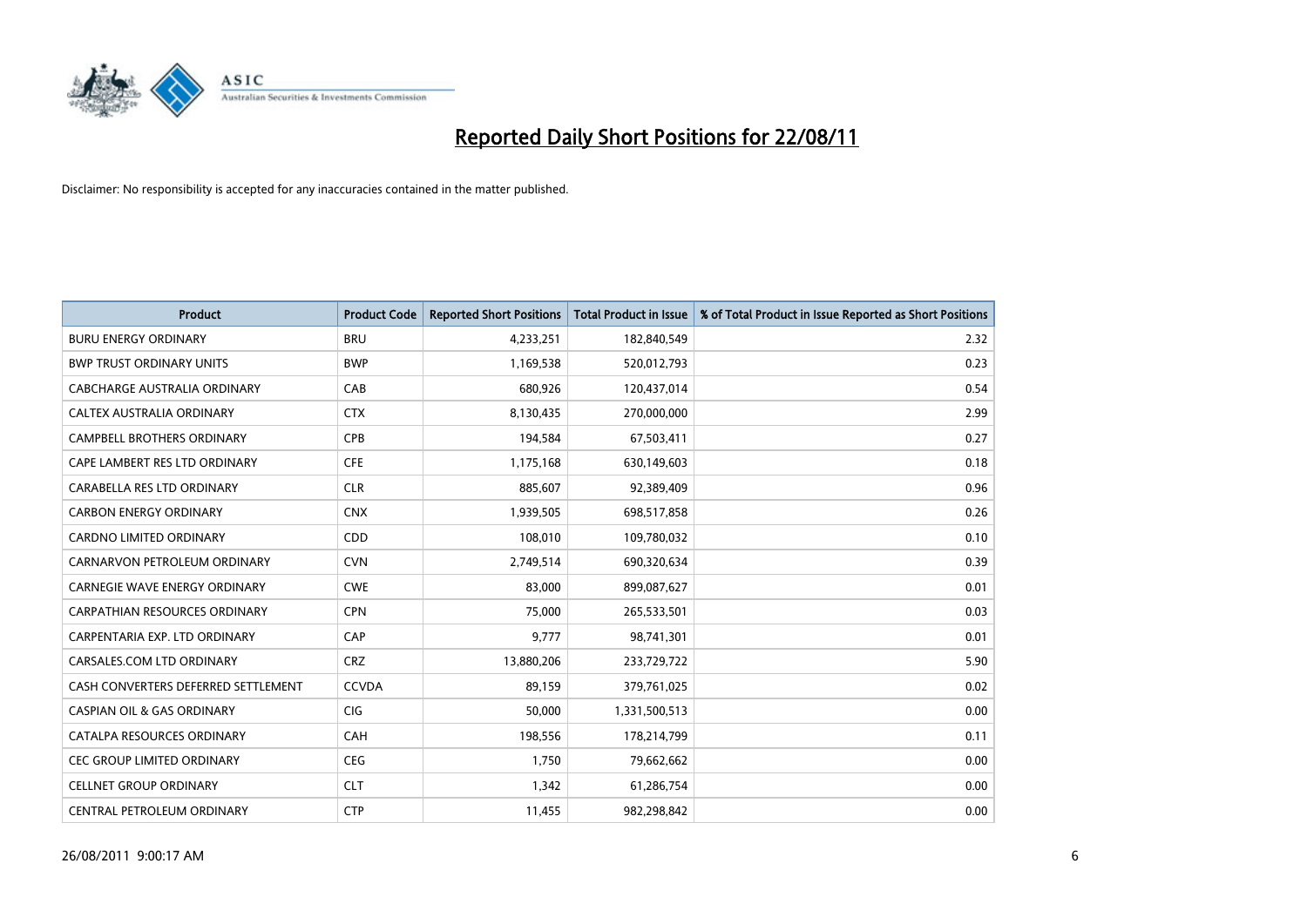

| <b>Product</b>                                | <b>Product Code</b> | <b>Reported Short Positions</b> | <b>Total Product in Issue</b> | % of Total Product in Issue Reported as Short Positions |
|-----------------------------------------------|---------------------|---------------------------------|-------------------------------|---------------------------------------------------------|
| <b>CENTRO PROPERTIES UNITS/ORD STAPLED</b>    | <b>CNP</b>          | 6,692                           | 972,414,514                   | 0.00                                                    |
| <b>CENTRO RETAIL GROUP STAPLED SECURITIES</b> | <b>CER</b>          | 815,407                         | 2,286,399,424                 | 0.03                                                    |
| <b>CERAMIC FUEL CELLS ORDINARY</b>            | <b>CFU</b>          | 1,982,572                       | 1,201,353,566                 | 0.16                                                    |
| CERRO RESOURCES NL ORDINARY                   | <b>CIO</b>          | 29,672                          | 748,268,606                   | 0.00                                                    |
| <b>CFS RETAIL PROPERTY UNITS</b>              | <b>CFX</b>          | 54,856,299                      | 2,839,591,911                 | 1.92                                                    |
| CGA MINING LIMITED ORDINARY                   | <b>CGX</b>          | 155,000                         | 333,475,726                   | 0.05                                                    |
| <b>CHALLENGER DIV.PRO. STAPLED UNITS</b>      | <b>CDI</b>          | 149.099                         | 903,470,988                   | 0.01                                                    |
| <b>CHALLENGER INFRAST, STAPLED UNITS</b>      | <b>CIF</b>          | 26,196                          | 316,223,785                   | 0.01                                                    |
| CHALLENGER LIMITED ORDINARY                   | <b>CGF</b>          | 7,913,193                       | 492,807,490                   | 1.59                                                    |
| CHANDLER MACLEOD LTD ORDINARY                 | <b>CMG</b>          | 11,970                          | 466,466,720                   | 0.00                                                    |
| CHARTER HALL GROUP STAPLED US PROHIBIT.       | <b>CHC</b>          | 1,236,005                       | 308,040,283                   | 0.39                                                    |
| <b>CHARTER HALL OFFICE UNIT</b>               | CQO                 | 10,659,124                      | 493,319,730                   | 2.15                                                    |
| <b>CHARTER HALL RETAIL UNITS</b>              | <b>COR</b>          | 759,499                         | 302,162,079                   | 0.24                                                    |
| CITIGOLD CORP LTD ORDINARY                    | <b>CTO</b>          | 2,059,217                       | 1,105,078,301                 | 0.18                                                    |
| <b>CLARIUS GRP LTD ORDINARY</b>               | <b>CND</b>          | 50,882                          | 88,161,315                    | 0.06                                                    |
| CLINUVEL PHARMACEUT, ORDINARY                 | <b>CUV</b>          | 4,127                           | 30,381,706                    | 0.01                                                    |
| <b>CLOUGH LIMITED ORDINARY</b>                | <b>CLO</b>          | 174,577                         | 769,801,269                   | 0.02                                                    |
| <b>CO2 GROUP LIMITED ORDINARY</b>             | COZ                 | 400,000                         | 280,309,888                   | 0.14                                                    |
| <b>COAL &amp; ALLIED ORDINARY</b>             | <b>CNA</b>          | 8,234                           | 86,584,735                    | 0.01                                                    |
| COAL OF AFRICA LTD ORDINARY                   | <b>CZA</b>          | 1,095,984                       | 531,139,661                   | 0.20                                                    |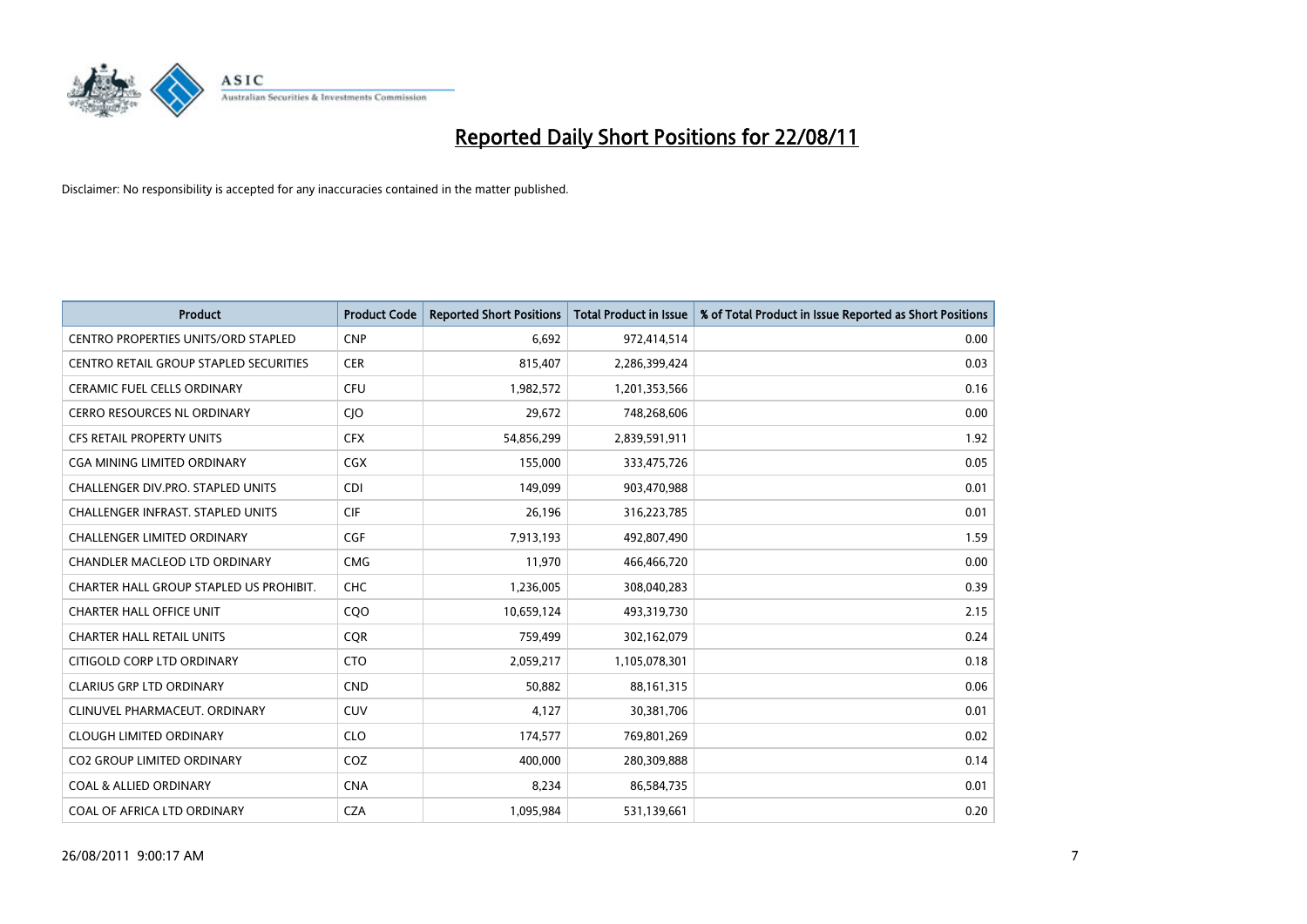

| <b>Product</b>                          | <b>Product Code</b> | <b>Reported Short Positions</b> | <b>Total Product in Issue</b> | % of Total Product in Issue Reported as Short Positions |
|-----------------------------------------|---------------------|---------------------------------|-------------------------------|---------------------------------------------------------|
| <b>COALSPUR MINES LTD ORDINARY</b>      | CPL                 | 1,058,844                       | 579,768,744                   | 0.16                                                    |
| COBAR CONSOLIDATED ORDINARY             | CCU                 | 32,262                          | 175,313,488                   | 0.02                                                    |
| COCA-COLA AMATIL ORDINARY               | <b>CCL</b>          | 8,013,138                       | 758,120,896                   | 1.04                                                    |
| COCHLEAR LIMITED ORDINARY               | <b>COH</b>          | 1,963,281                       | 56,776,817                    | 3.46                                                    |
| <b>COCKATOO COAL ORDINARY</b>           | <b>COK</b>          | 4,705,113                       | 1,016,196,908                 | 0.45                                                    |
| <b>COFFEY INTERNATIONAL ORDINARY</b>    | <b>COF</b>          | 2,597                           | 134,066,081                   | 0.00                                                    |
| <b>COKAL LTD ORDINARY</b>               | <b>CKA</b>          | 671,114                         | 130,055,735                   | 0.51                                                    |
| <b>COLLINS FOODS LTD ORDINARY</b>       | <b>CKF</b>          | 731,173                         | 93,000,003                    | 0.78                                                    |
| COMMONWEALTH BANK, ORDINARY             | <b>CBA</b>          | 29,285,556                      | 1,558,687,244                 | 1.84                                                    |
| <b>COMMONWEALTH PROP ORDINARY UNITS</b> | <b>CPA</b>          | 27,063,183                      | 2,449,599,711                 | 1.10                                                    |
| <b>COMPASS RESOURCES ORDINARY</b>       | <b>CMR</b>          | 160,952                         | 147,402,920                   | 0.11                                                    |
| <b>COMPUTERSHARE LTD ORDINARY</b>       | <b>CPU</b>          | 4,473,889                       | 555,664,059                   | 0.78                                                    |
| CONNECTEAST GROUP STAPLED               | <b>CEU</b>          | 11,958,135                      | 3,940,145,951                 | 0.29                                                    |
| CONQUEST MINING ORDINARY                | COT                 | 1,566,531                       | 583,241,478                   | 0.26                                                    |
| CONSOLIDATED MEDIA, ORDINARY            | <b>CMJ</b>          | 3,238,675                       | 561,834,996                   | 0.57                                                    |
| CONTANGO MICROCAP ORDINARY              | <b>CTN</b>          | 7,500                           | 146,423,793                   | 0.01                                                    |
| CONTINENTAL COAL LTD ORDINARY           | <b>CCC</b>          | 733,008                         | 2,415,170,317                 | 0.03                                                    |
| COOPER ENERGY LTD ORDINARY              | <b>COE</b>          | 276,099                         | 292,576,001                   | 0.09                                                    |
| <b>COPPER STRIKE LTD ORDINARY</b>       | <b>CSE</b>          | 714                             | 129,455,571                   | 0.00                                                    |
| <b>CORDLIFE LIMITED ORDINARY</b>        | CBB                 |                                 | 150,887,354                   | 0.00                                                    |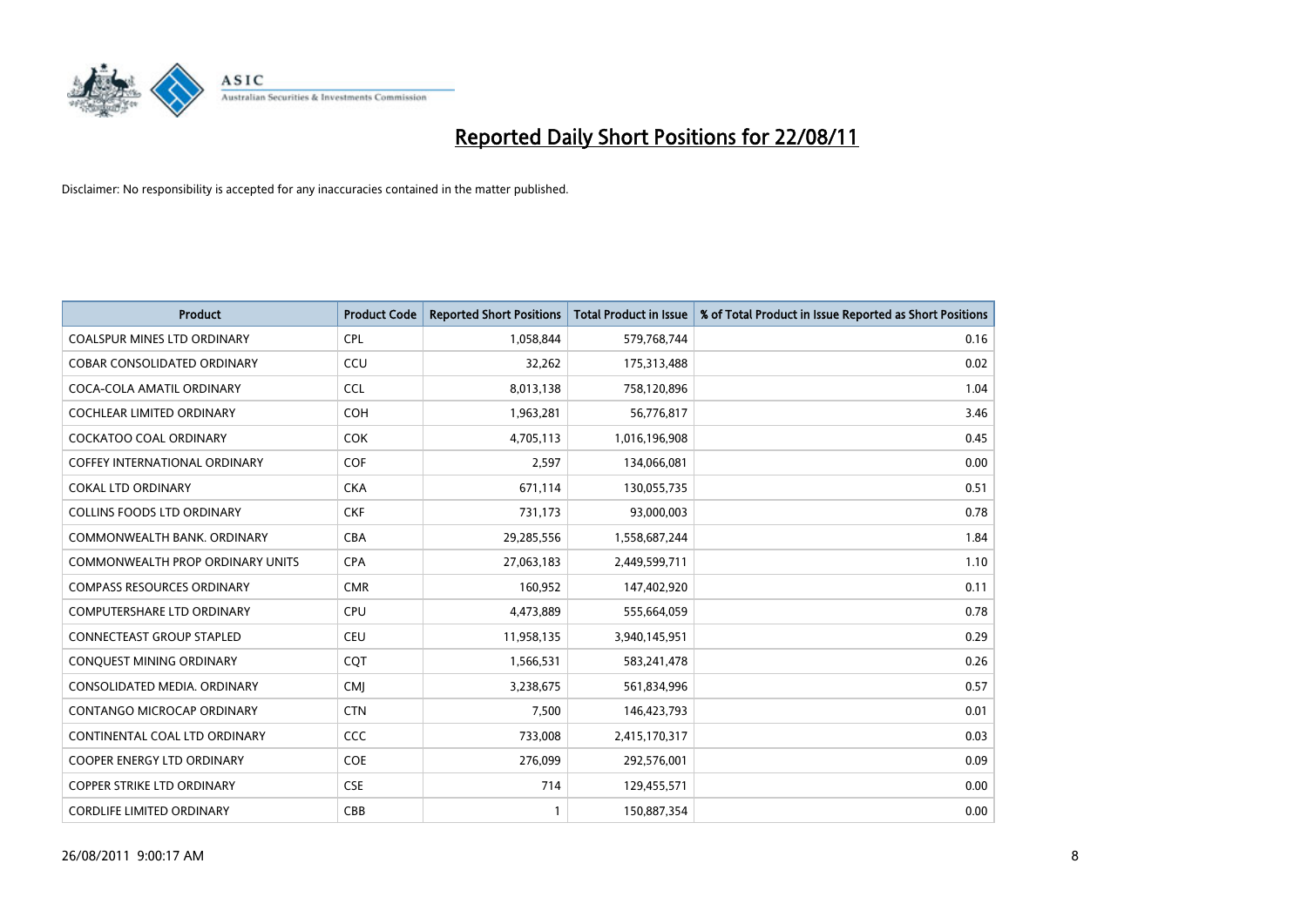

| <b>Product</b>                          | <b>Product Code</b> | <b>Reported Short Positions</b> | <b>Total Product in Issue</b> | % of Total Product in Issue Reported as Short Positions |
|-----------------------------------------|---------------------|---------------------------------|-------------------------------|---------------------------------------------------------|
| <b>COUNT FINANCIAL ORDINARY</b>         | COU                 | 429,307                         | 262,247,830                   | 0.16                                                    |
| <b>CREDIT CORP GROUP ORDINARY</b>       | <b>CCP</b>          | 2.105                           | 45,210,752                    | 0.00                                                    |
| <b>CROMWELL PROP STAPLED SECURITIES</b> | <b>CMW</b>          | 237,426                         | 964,737,315                   | 0.03                                                    |
| <b>CROWN LIMITED ORDINARY</b>           | <b>CWN</b>          | 1,016,247                       | 754,131,800                   | 0.11                                                    |
| <b>CRUSADER RESOURCES ORDINARY</b>      | CAS                 | 250.000                         | 106,136,040                   | 0.24                                                    |
| <b>CSG LIMITED ORDINARY</b>             | CSV                 | 925,835                         | 282,567,499                   | 0.33                                                    |
| <b>CSL LIMITED ORDINARY</b>             | <b>CSL</b>          | 7,337,732                       | 527,960,909                   | 1.35                                                    |
| <b>CSR LIMITED ORDINARY</b>             | <b>CSR</b>          | 18,513,767                      | 506,000,315                   | 3.64                                                    |
| <b>CUDECO LIMITED ORDINARY</b>          | CDU                 | 1,790,756                       | 142,654,900                   | 1.24                                                    |
| <b>CUSTOMERS LIMITED ORDINARY</b>       | <b>CUS</b>          | 103,830                         | 134,869,357                   | 0.07                                                    |
| DART ENERGY LTD ORDINARY                | <b>DTE</b>          | 6,750,315                       | 720,875,002                   | 0.93                                                    |
| DAVID JONES LIMITED ORDINARY            | <b>DJS</b>          | 37,545,963                      | 520,751,395                   | 7.18                                                    |
| DECMIL GROUP LIMITED ORDINARY           | <b>DCG</b>          | 171,982                         | 124,254,568                   | 0.14                                                    |
| DEEP YELLOW LIMITED ORDINARY            | <b>DYL</b>          | 156.847                         | 1,127,899,958                 | 0.02                                                    |
| DEVINE LIMITED ORDINARY                 | <b>DVN</b>          | 1,000                           | 634,918,223                   | 0.00                                                    |
| DEXUS PROPERTY GROUP STAPLED UNITS      | <b>DXS</b>          | 12,898,917                      | 4,839,024,176                 | 0.26                                                    |
| DISCOVERY METALS LTD ORDINARY           | <b>DML</b>          | 5,542,249                       | 437,114,481                   | 1.26                                                    |
| DKN FINANCIAL GROUP ORDINARY            | <b>DKN</b>          | 100,000                         | 144,231,621                   | 0.07                                                    |
| DOMINO PIZZA ENTERPR ORDINARY           | <b>DMP</b>          | 374,336                         | 68,407,674                    | 0.54                                                    |
| DOWNER EDI LIMITED ORDINARY             | <b>DOW</b>          | 7,846,935                       | 429,100,296                   | 1.82                                                    |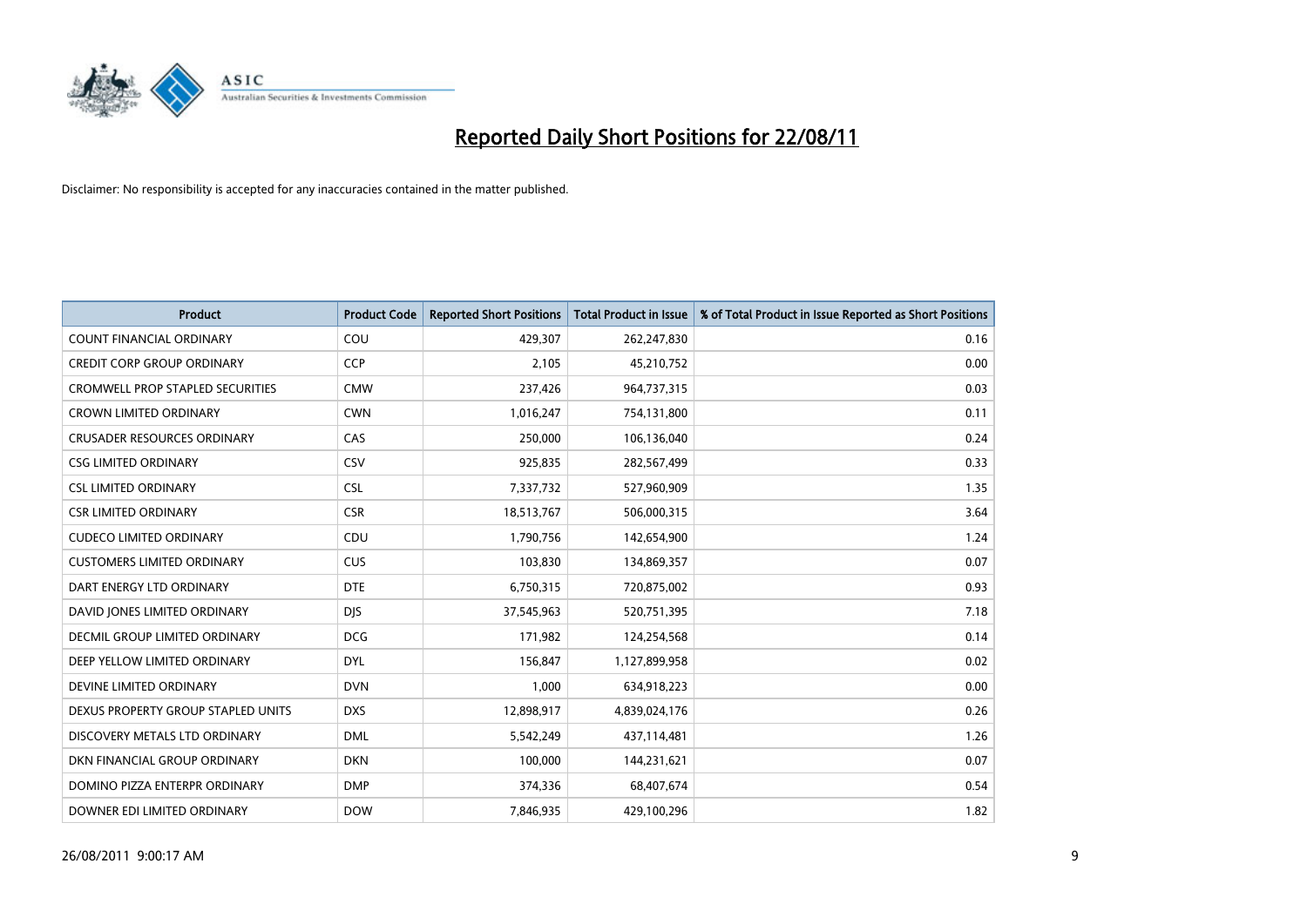

| <b>Product</b>                       | <b>Product Code</b> | <b>Reported Short Positions</b> | Total Product in Issue | % of Total Product in Issue Reported as Short Positions |
|--------------------------------------|---------------------|---------------------------------|------------------------|---------------------------------------------------------|
| DRILLSEARCH ENERGY ORDINARY          | <b>DLS</b>          | 1,685,120                       | 305,176,742            | 0.55                                                    |
| DUET GROUP STAPLED US PROHIBIT.      | <b>DUE</b>          | 5,272,940                       | 909,692,991            | 0.57                                                    |
| DULUXGROUP LIMITED ORDINARY          | <b>DLX</b>          | 10,496,192                      | 367,456,259            | 2.83                                                    |
| DWS ADVANCED ORDINARY                | <b>DWS</b>          | 2,700                           | 132,362,763            | 0.00                                                    |
| <b>EASTERN STAR GAS ORDINARY</b>     | ESG                 | 19,065,557                      | 992,317,041            | 1.93                                                    |
| ECHO ENTERTAINMENT ORDINARY          | EGP                 | 1,322,629                       | 688,019,737            | 0.20                                                    |
| ELDERS LIMITED ORDINARY              | <b>ELD</b>          | 18,520,283                      | 448,598,480            | 4.12                                                    |
| ELDORADO GOLD CORP CDI 1:1           | EAU                 | 38,761                          | 11,658,431             | 0.33                                                    |
| ELEMENTAL MINERALS ORDINARY          | <b>ELM</b>          | 120,822                         | 173,385,608            | 0.07                                                    |
| ELEMENTOS LIMITED ORDINARY           | <b>ELT</b>          | 8                               | 77,068,979             | 0.00                                                    |
| ELIXIR PETROLEUM LTD ORDINARY        | <b>EXR</b>          | 324,400                         | 188,988,472            | 0.17                                                    |
| <b>EMECO HOLDINGS ORDINARY</b>       | <b>EHL</b>          | 878,973                         | 631,237,586            | 0.13                                                    |
| ENERGIA MINERALS LTD ORDINARY        | <b>EMX</b>          | 139,711                         | 82,500,005             | 0.17                                                    |
| ENERGY RESOURCES ORDINARY 'A'        | ERA                 | 5,141,562                       | 190,737,934            | 2.69                                                    |
| <b>ENERGY WORLD CORPOR, ORDINARY</b> | <b>EWC</b>          | 21,624,097                      | 1,734,166,672          | 1.24                                                    |
| ENTEK ENERGY LTD ORDINARY            | ETE                 | 489,903                         | 510,657,387            | 0.10                                                    |
| ENTELLECT LIMITED ORDINARY           | <b>ESN</b>          | 464,050                         | 985,337,932            | 0.05                                                    |
| ENVESTRA LIMITED ORDINARY            | <b>ENV</b>          | 3,490,780                       | 1,468,560,201          | 0.23                                                    |
| EUROZ LIMITED ORDINARY               | EZL                 | 84,000                          | 143,564,527            | 0.06                                                    |
| EXTRACT RESOURCES ORDINARY           | <b>EXT</b>          | 488,832                         | 251,159,163            | 0.17                                                    |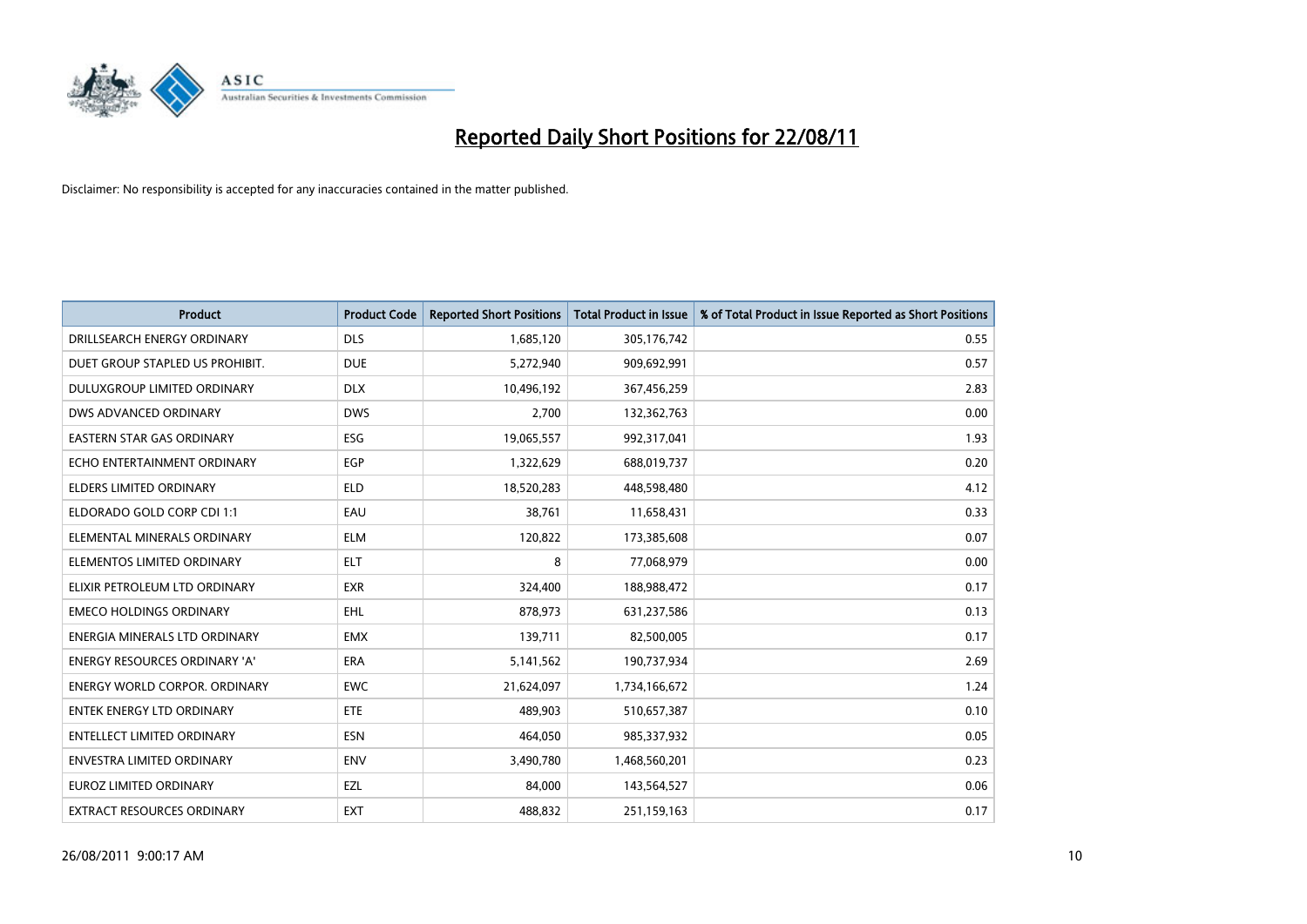

| <b>Product</b>                        | <b>Product Code</b> | <b>Reported Short Positions</b> | <b>Total Product in Issue</b> | % of Total Product in Issue Reported as Short Positions |
|---------------------------------------|---------------------|---------------------------------|-------------------------------|---------------------------------------------------------|
| FAIRFAX MEDIA LTD ORDINARY            | <b>FXJ</b>          | 302,453,474                     | 2,351,955,725                 | 12.86                                                   |
| FANTASTIC HOLDINGS ORDINARY           | <b>FAN</b>          | 1,223                           | 102,739,538                   | 0.00                                                    |
| <b>FAR LTD ORDINARY</b>               | <b>FAR</b>          | 21,254,132                      | 1,245,401,164                 | 1.71                                                    |
| FERRAUS LIMITED ORDINARY              | <b>FRS</b>          | 370                             | 249,598,565                   | 0.00                                                    |
| FISHER & PAYKEL APP. ORDINARY         | <b>FPA</b>          | 23,298                          | 724,235,162                   | 0.00                                                    |
| FISHER & PAYKEL H. ORDINARY           | <b>FPH</b>          | 597,490                         | 525,362,450                   | 0.11                                                    |
| FKP PROPERTY GROUP STAPLED SECURITIES | <b>FKP</b>          | 27,997,305                      | 1,185,077,223                 | 2.34                                                    |
| FLEETWOOD CORP ORDINARY               | <b>FWD</b>          | 432,631                         | 57,847,937                    | 0.75                                                    |
| FLETCHER BUILDING ORDINARY            | <b>FBU</b>          | 8,416,160                       | 678,573,570                   | 1.22                                                    |
| FLEXIGROUP LIMITED ORDINARY           | <b>FXL</b>          | 54,088                          | 276,292,173                   | 0.01                                                    |
| <b>FLIGHT CENTRE ORDINARY</b>         | <b>FLT</b>          | 5,128,031                       | 99,959,845                    | 5.13                                                    |
| FLINDERS MINES LTD ORDINARY           | <b>FMS</b>          | 21,470,083                      | 1,820,839,571                 | 1.17                                                    |
| <b>FORGE GROUP LIMITED ORDINARY</b>   | <b>FGE</b>          | 133,238                         | 82,924,014                    | 0.16                                                    |
| FORTE ENERGY NL ORDINARY              | <b>FTE</b>          | 2,667,039                       | 695,589,311                   | 0.38                                                    |
| FORTESCUE METALS GRP ORDINARY         | <b>FMG</b>          | 38,461,895                      | 3,113,348,659                 | 1.21                                                    |
| <b>FOSTER'S GROUP ORDINARY</b>        | FGL                 | 34,235,540                      | 1,940,894,542                 | 1.74                                                    |
| FTD CORPORATION ORDINARY              | <b>FTD</b>          | 8,088                           | 36,474,593                    | 0.02                                                    |
| FUNTASTIC LIMITED ORDINARY            | <b>FUN</b>          | 322,528                         | 340,997,682                   | 0.09                                                    |
| <b>G.U.D. HOLDINGS ORDINARY</b>       | GUD                 | 296,775                         | 69,089,611                    | 0.42                                                    |
| <b>GALAXY RESOURCES ORDINARY</b>      | GXY                 | 2,129,997                       | 323,327,000                   | 0.64                                                    |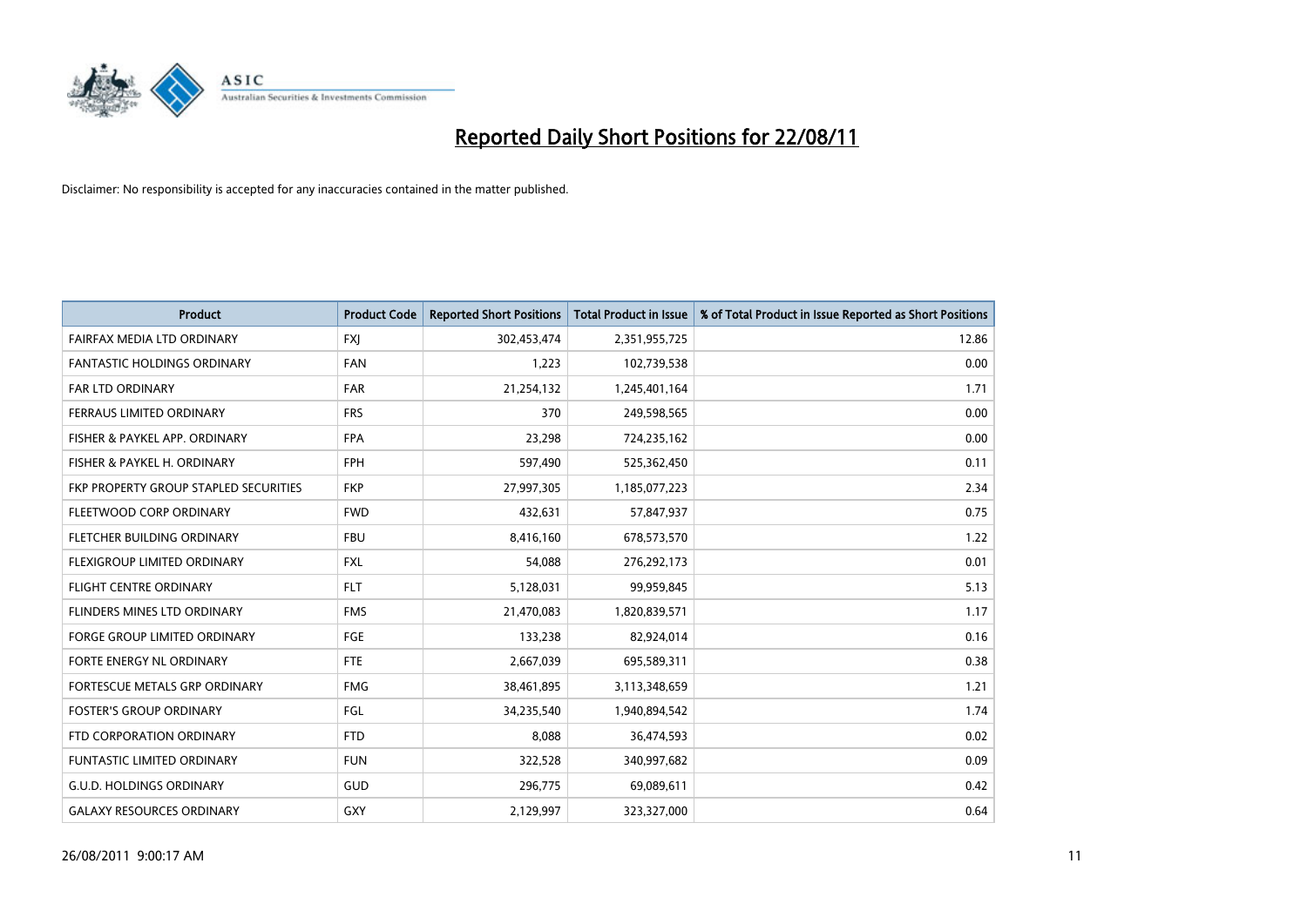

| <b>Product</b>                            | <b>Product Code</b> | <b>Reported Short Positions</b> | <b>Total Product in Issue</b> | % of Total Product in Issue Reported as Short Positions |
|-------------------------------------------|---------------------|---------------------------------|-------------------------------|---------------------------------------------------------|
| <b>GEODYNAMICS LIMITED ORDINARY</b>       | GDY                 | 79,774                          | 337,084,174                   | 0.02                                                    |
| <b>GINDALBIE METALS LTD ORDINARY</b>      | <b>GBG</b>          | 34,721,134                      | 988,710,739                   | 3.50                                                    |
| <b>GLOBAL MINING ORDINARY</b>             | <b>GMI</b>          | 8,951                           | 191,820,968                   | 0.00                                                    |
| <b>GLOUCESTER COAL ORDINARY</b>           | GCL                 | 734,597                         | 202,905,967                   | 0.34                                                    |
| <b>GME RESOURCES LTD ORDINARY</b>         | <b>GME</b>          | 800                             | 322,635,902                   | 0.00                                                    |
| <b>GOLD ONE INT LTD ORDINARY</b>          | GDO                 | 165,805                         | 808,990,251                   | 0.02                                                    |
| <b>GOLD ROAD RES LTD ORDINARY</b>         | GOR                 | 108,866                         | 317,087,535                   | 0.03                                                    |
| <b>GOLDEN WEST RESOURCE ORDINARY</b>      | <b>GWR</b>          | 1,617                           | 192,082,567                   | 0.00                                                    |
| <b>GOODMAN FIELDER, ORDINARY</b>          | <b>GFF</b>          | 29,079,445                      | 1,380,386,438                 | 2.08                                                    |
| <b>GOODMAN GROUP STAPLED US PROHIBIT.</b> | <b>GMG</b>          | 23,784,380                      | 7,394,607,411                 | 0.31                                                    |
| <b>GPT GROUP STAPLED SEC.</b>             | <b>GPT</b>          | 15,675,826                      | 1,849,089,943                 | 0.83                                                    |
| <b>GRAINCORP LIMITED A CLASS ORDINARY</b> | <b>GNC</b>          | 1,011,353                       | 198,318,900                   | 0.50                                                    |
| <b>GRANGE RESOURCES. ORDINARY</b>         | <b>GRR</b>          | 510,560                         | 1,153,181,487                 | 0.04                                                    |
| <b>GREENCAP LIMITED ORDINARY</b>          | GCG                 |                                 | 262,515,385                   | 0.00                                                    |
| <b>GREENLAND MIN EN LTD ORDINARY</b>      | GGG                 | 2,487,914                       | 410,407,582                   | 0.61                                                    |
| <b>GRYPHON MINERALS LTD ORDINARY</b>      | GRY                 | 2,025,797                       | 299,922,058                   | 0.67                                                    |
| <b>GUILDFORD COAL LTD ORDINARY</b>        | <b>GUF</b>          | 1,877,133                       | 217,469,617                   | 0.86                                                    |
| <b>GUINNESS PEAT GROUP. CDI 1:1</b>       | <b>GPG</b>          | 1,190,994                       | 266,222,148                   | 0.45                                                    |
| <b>GUNNS LIMITED ORDINARY</b>             | <b>GNS</b>          | 70,078,032                      | 848,401,559                   | 8.26                                                    |
| <b>GWA GROUP LTD ORDINARY</b>             | GWA                 | 7,685,175                       | 301,525,014                   | 2.53                                                    |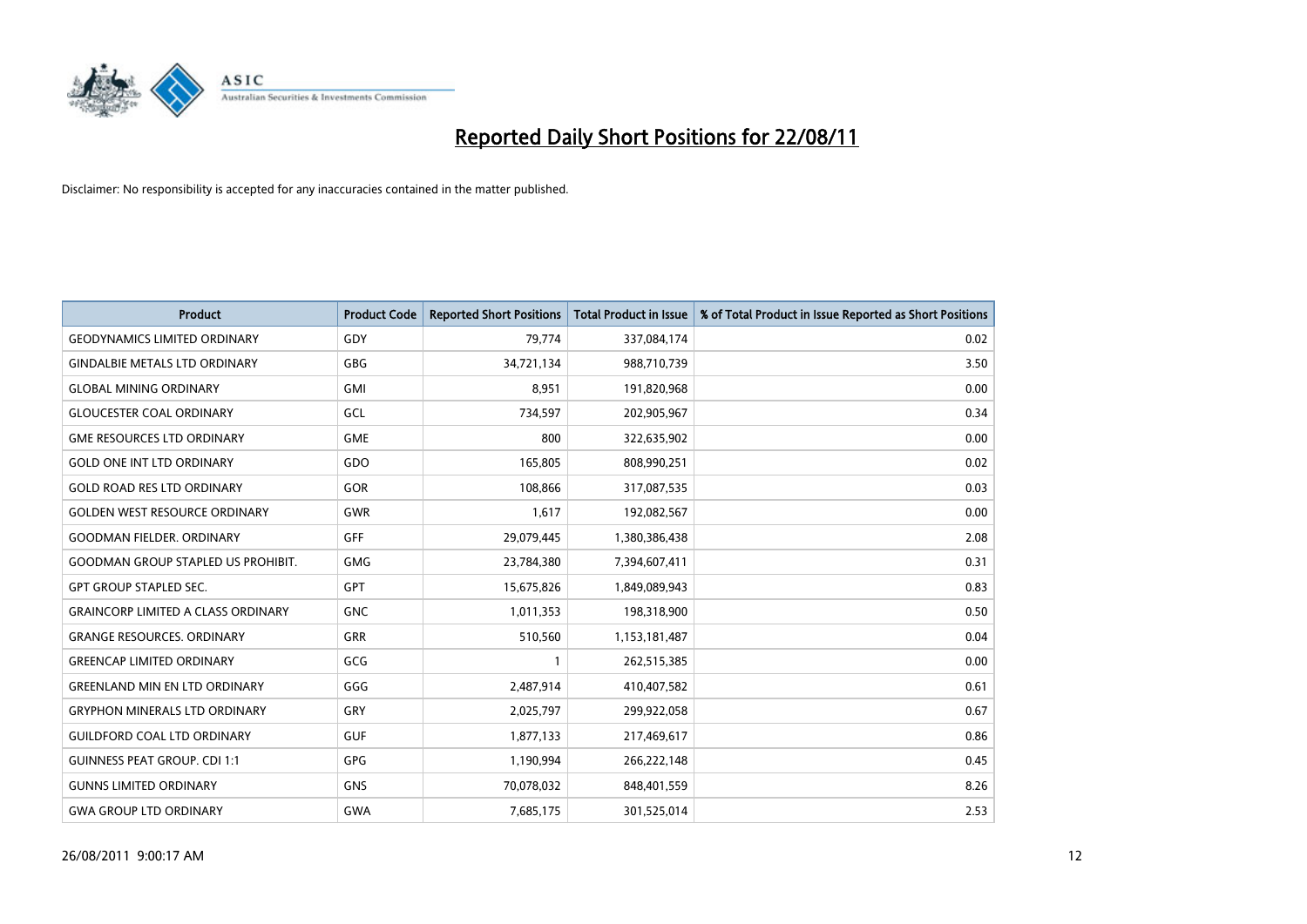

| <b>Product</b>                        | <b>Product Code</b> | <b>Reported Short Positions</b> | Total Product in Issue | % of Total Product in Issue Reported as Short Positions |
|---------------------------------------|---------------------|---------------------------------|------------------------|---------------------------------------------------------|
| <b>HARVEY NORMAN ORDINARY</b>         | <b>HVN</b>          | 48,602,756                      | 1,062,316,784          | 4.56                                                    |
| HASTIE GROUP LIMITED ORDINARY         | <b>HST</b>          | 15,094,728                      | 1,367,511,426          | 1.11                                                    |
| HASTINGS DIVERSIFIED STAPLED SECURITY | <b>HDF</b>          | 2,761,069                       | 530,001,072            | 0.51                                                    |
| <b>HEARTWARE INT INC CDI 35:1</b>     | <b>HIN</b>          | 272,008                         | 48,598,550             | 0.56                                                    |
| <b>HENDERSON GROUP CDI 1:1</b>        | <b>HGG</b>          | 5,462,612                       | 628,839,582            | 0.86                                                    |
| HFA HOLDINGS LIMITED ORDINARY         | <b>HFA</b>          | 468.126                         | 117,332,831            | 0.39                                                    |
| HIGHLANDS PACIFIC ORDINARY            | <b>HIG</b>          | 2,552,262                       | 686,082,148            | 0.37                                                    |
| HILLGROVE RES LTD ORDINARY            | <b>HGO</b>          | 1,132,689                       | 793,698,575            | 0.14                                                    |
| HILLS HOLDINGS LTD ORDINARY           | <b>HIL</b>          | 4,078,882                       | 249,139,016            | 1.63                                                    |
| HORIZON OIL LIMITED ORDINARY          | <b>HZN</b>          | 10,931,468                      | 1,130,811,515          | 0.96                                                    |
| HUNNU COAL LIMITED ORDINARY           | <b>HUN</b>          | 89,922                          | 216,565,002            | 0.05                                                    |
| <b>ICON ENERGY LIMITED ORDINARY</b>   | <b>ICN</b>          | 71,010                          | 469,301,394            | 0.01                                                    |
| <b>IINET LIMITED ORDINARY</b>         | IIIN                | 1,436,264                       | 152,169,119            | 0.94                                                    |
| <b>IKWEZI MINING LTD ORDINARY</b>     | <b>IKW</b>          | 2,827,104                       | 168,800,000            | 1.68                                                    |
| <b>ILUKA RESOURCES ORDINARY</b>       | <b>ILU</b>          | 4,391,698                       | 418,700,517            | 1.06                                                    |
| <b>IMDEX LIMITED ORDINARY</b>         | <b>IMD</b>          | 70,107                          | 203,405,935            | 0.04                                                    |
| IMF (AUSTRALIA) LTD ORDINARY          | <b>IMF</b>          | 329,821                         | 123,828,193            | 0.26                                                    |
| IMX RESOURCES LTD ORDINARY            | <b>IXR</b>          | 20,000                          | 262,612,803            | 0.01                                                    |
| <b>INCITEC PIVOT ORDINARY</b>         | IPL                 | 837,642                         | 1,628,730,107          | 0.03                                                    |
| <b>INDAGO RESOURCES LTD ORDINARY</b>  | <b>IDG</b>          | 8,179                           | 4,490,436              | 0.18                                                    |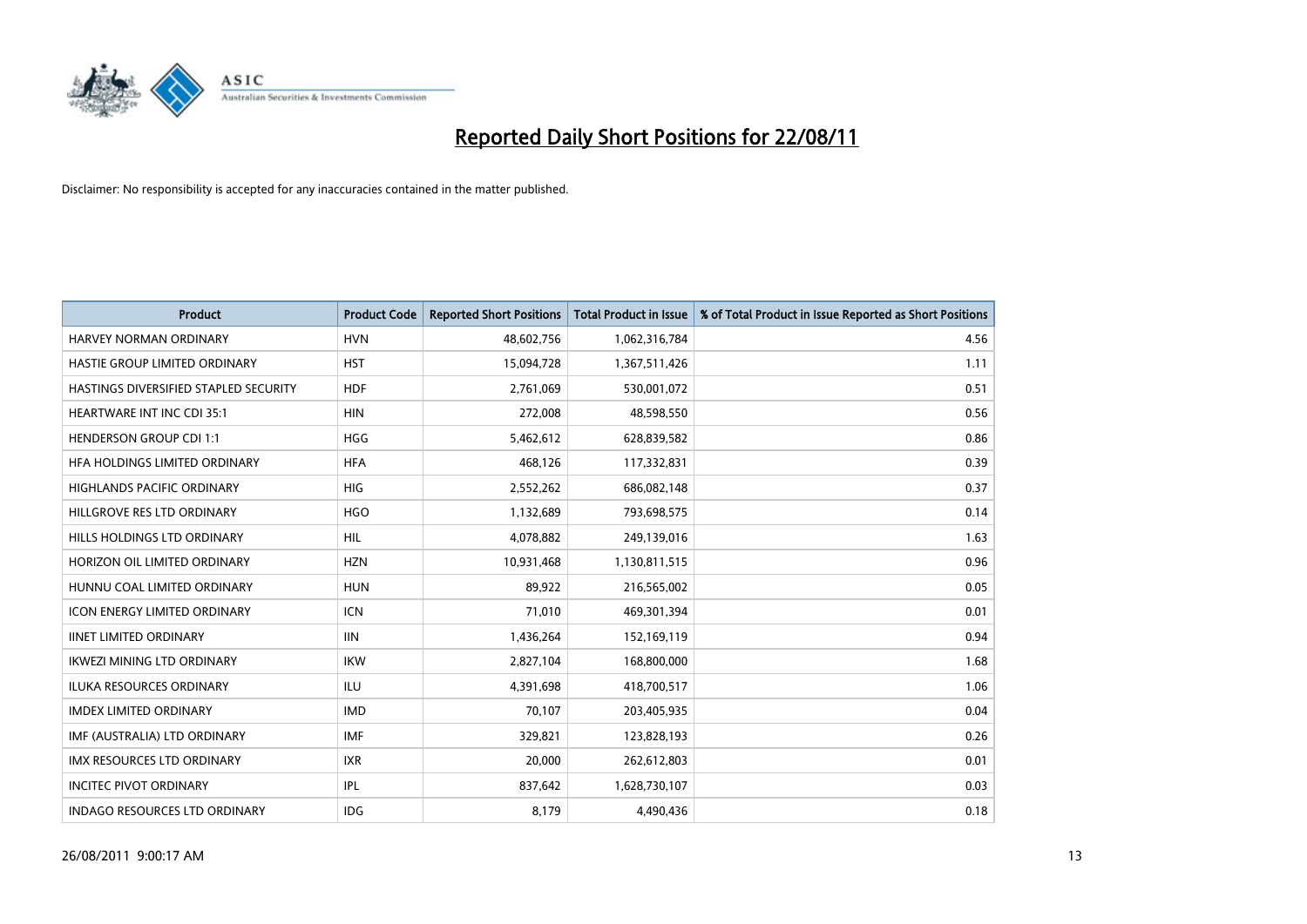

| <b>Product</b>                            | <b>Product Code</b> | <b>Reported Short Positions</b> | Total Product in Issue | % of Total Product in Issue Reported as Short Positions |
|-------------------------------------------|---------------------|---------------------------------|------------------------|---------------------------------------------------------|
| <b>INDEPENDENCE GROUP ORDINARY</b>        | <b>IGO</b>          | 1,462,468                       | 202,907,135            | 0.72                                                    |
| INDOPHIL RESOURCES ORDINARY               | <b>IRN</b>          | 15,568,376                      | 995,437,860            | 1.58                                                    |
| <b>INDUSTREA LIMITED ORDINARY</b>         | IDL                 | 1,590,767                       | 364,733,566            | 0.43                                                    |
| INFIGEN ENERGY STAPLED SECURITIES         | <b>IFN</b>          | 6,442,887                       | 762,265,972            | 0.85                                                    |
| ING RE COM GROUP STAPLED SECURITIES       | <b>ILF</b>          | 9,075                           | 441,029,194            | 0.00                                                    |
| <b>INSURANCE AUSTRALIA ORDINARY</b>       | IAG                 | 9,814,518                       | 2,079,034,021          | 0.48                                                    |
| INT GOLDFIELDS LTD ORDINARY               | <b>IGS</b>          | 10,542,682                      | 571,520,386            | 1.84                                                    |
| INTEGRA MINING LTD, ORDINARY              | <b>IGR</b>          | 7,248,275                       | 843,493,881            | 0.86                                                    |
| <b>INTREPID MINES ORDINARY</b>            | <b>IAU</b>          | 2,843,175                       | 522,312,291            | 0.54                                                    |
| INVESTA OFFICE FUND STAPLED SECURITIES    | <b>IOF</b>          | 8,516,755                       | 2,729,071,212          | 0.30                                                    |
| <b>INVOCARE LIMITED ORDINARY</b>          | <b>IVC</b>          | 977,073                         | 107,912,897            | 0.91                                                    |
| <b>ION LIMITED ORDINARY</b>               | <b>ION</b>          | 164,453                         | 256,365,105            | 0.06                                                    |
| <b>IOOF HOLDINGS LTD ORDINARY</b>         | <b>IFL</b>          | 1,312,813                       | 229,794,395            | 0.53                                                    |
| <b>IRESS MARKET TECH. ORDINARY</b>        | <b>IRE</b>          | 1,846,493                       | 126,920,010            | 1.45                                                    |
| <b>IRON ORE HOLDINGS ORDINARY</b>         | <b>IOH</b>          | 48,266                          | 166,087,005            | 0.02                                                    |
| ISHARES MSCI AUS 200 ISHARES MSCI AUS 200 | IOZ                 | 64,930                          | 2,400,836              | 2.70                                                    |
| ISHARES MSCI EM MKTS CDI 1:1              | <b>IEM</b>          | 18,083                          | 425,700,000            | 0.00                                                    |
| <b>ISHARES S&amp;P 500 CDI 1:1</b>        | <b>IVV</b>          | 12,715                          | 116,350,000            | 0.01                                                    |
| ISHARES S&P HIGH DIV ISHARES S&P HIGH DIV | <b>IHD</b>          | 24,014                          | 2,300,931              | 1.04                                                    |
| ISHARES SMALL ORDS ISHARES SMALL ORDS     | <b>ISO</b>          | 130,878                         | 3,901,916              | 3.35                                                    |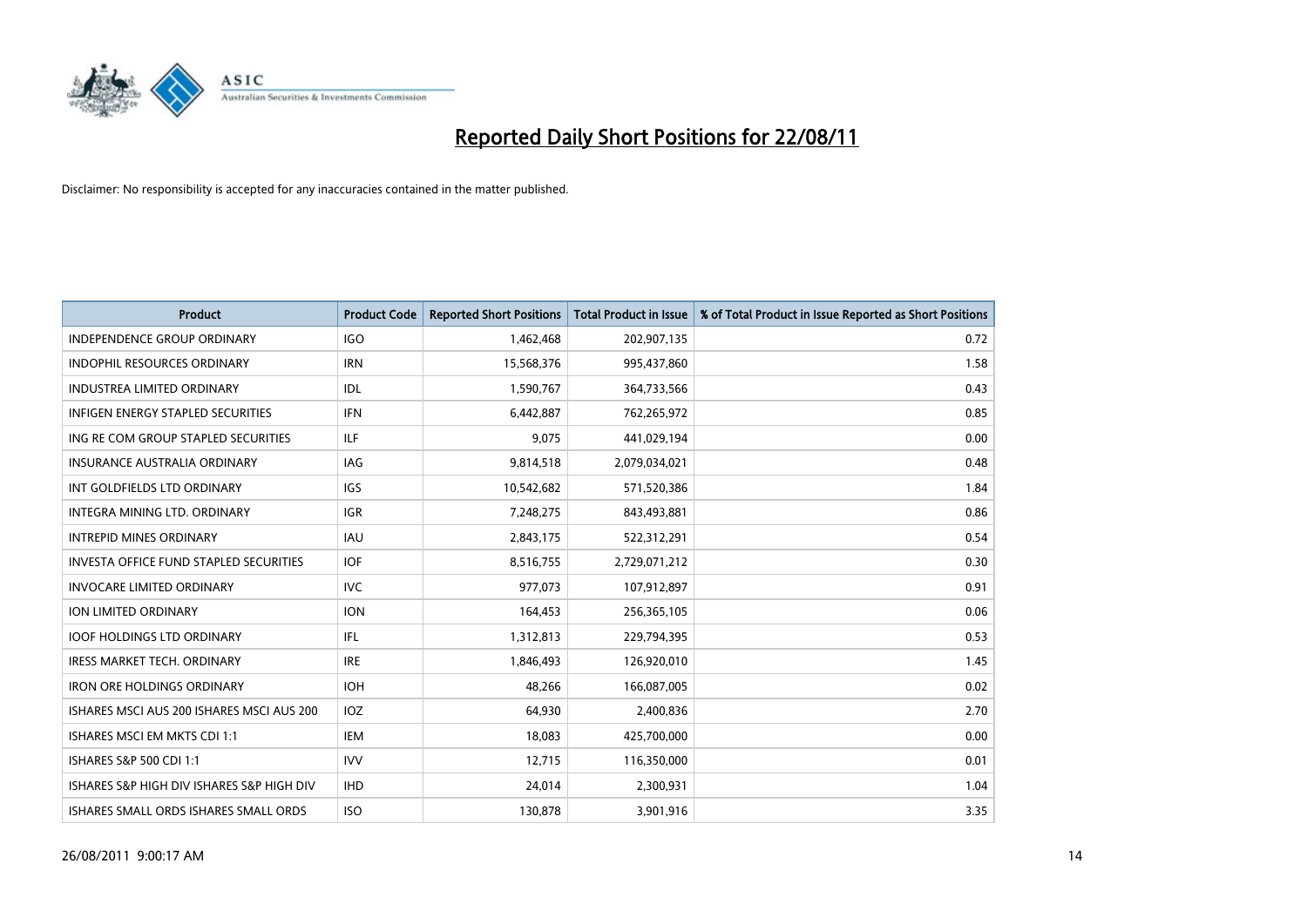

| <b>Product</b>                           | <b>Product Code</b> | <b>Reported Short Positions</b> | <b>Total Product in Issue</b> | % of Total Product in Issue Reported as Short Positions |
|------------------------------------------|---------------------|---------------------------------|-------------------------------|---------------------------------------------------------|
| <b>IVANHOE AUSTRALIA ORDINARY</b>        | <b>IVA</b>          | 116,893                         | 418,709,553                   | 0.02                                                    |
| JAMES HARDIE INDUST CHESS DEPOSITARY INT | <b>IHX</b>          | 27,067,052                      | 437,311,611                   | 6.15                                                    |
| <b>JAMESON RESOURCES ORDINARY</b>        | IAL                 | 1,600,000                       | 95,828,865                    | 1.67                                                    |
| <b>JB HI-FI LIMITED ORDINARY</b>         | <b>IBH</b>          | 20,958,366                      | 98,564,097                    | 21.25                                                   |
| <b>JUPITER MINES ORDINARY</b>            | <b>IMS</b>          | 57,024                          | 1,561,035,037                 | 0.00                                                    |
| <b>KAGARA LTD ORDINARY</b>               | KZL                 | 9,551,512                       | 717,943,836                   | 1.33                                                    |
| KANGAROO RES LTD ORDINARY                | <b>KRL</b>          | 500,000                         | 3,434,430,012                 | 0.01                                                    |
| KAROON GAS AUSTRALIA ORDINARY            | <b>KAR</b>          | 1,570,534                       | 221,420,769                   | 0.71                                                    |
| KATHMANDU HOLD LTD ORDINARY              | <b>KMD</b>          | 1,005,452                       | 200,000,000                   | 0.50                                                    |
| <b>KEYBRIDGE CAPITAL ORDINARY</b>        | <b>KBC</b>          | 77,999                          | 172,070,564                   | 0.05                                                    |
| KIMBERLEY METALS LTD ORDINARY            | <b>KBL</b>          | 2,576                           | 164,752,978                   | 0.00                                                    |
| KINGSGATE CONSOLID, ORDINARY             | <b>KCN</b>          | 3,783,098                       | 135,346,490                   | 2.79                                                    |
| KINGSROSE MINING LTD ORDINARY            | <b>KRM</b>          | 617,120                         | 266,088,064                   | 0.22                                                    |
| LEIGHTON HOLDINGS ORDINARY               | LEI                 | 9,885,365                       | 336,515,596                   | 2.93                                                    |
| LEND LEASE GROUP UNIT/ORD STAPLED        | <b>LLC</b>          | 2,367,506                       | 570,915,669                   | 0.42                                                    |
| LINC ENERGY LTD ORDINARY                 | <b>LNC</b>          | 6,422,134                       | 503,418,900                   | 1.27                                                    |
| LIQUEFIED NATURAL ORDINARY               | LNG                 | 370,140                         | 267,699,015                   | 0.14                                                    |
| LUDOWICI LIMITED ORDINARY                | LDW                 | 6,496                           | 29,353,354                    | 0.02                                                    |
| LYNAS CORPORATION ORDINARY               | <b>LYC</b>          | 52,212,137                      | 1,713,846,913                 | 3.06                                                    |
| M2 TELECOMMUNICATION ORDINARY            | <b>MTU</b>          | 103,473                         | 123,731,285                   | 0.08                                                    |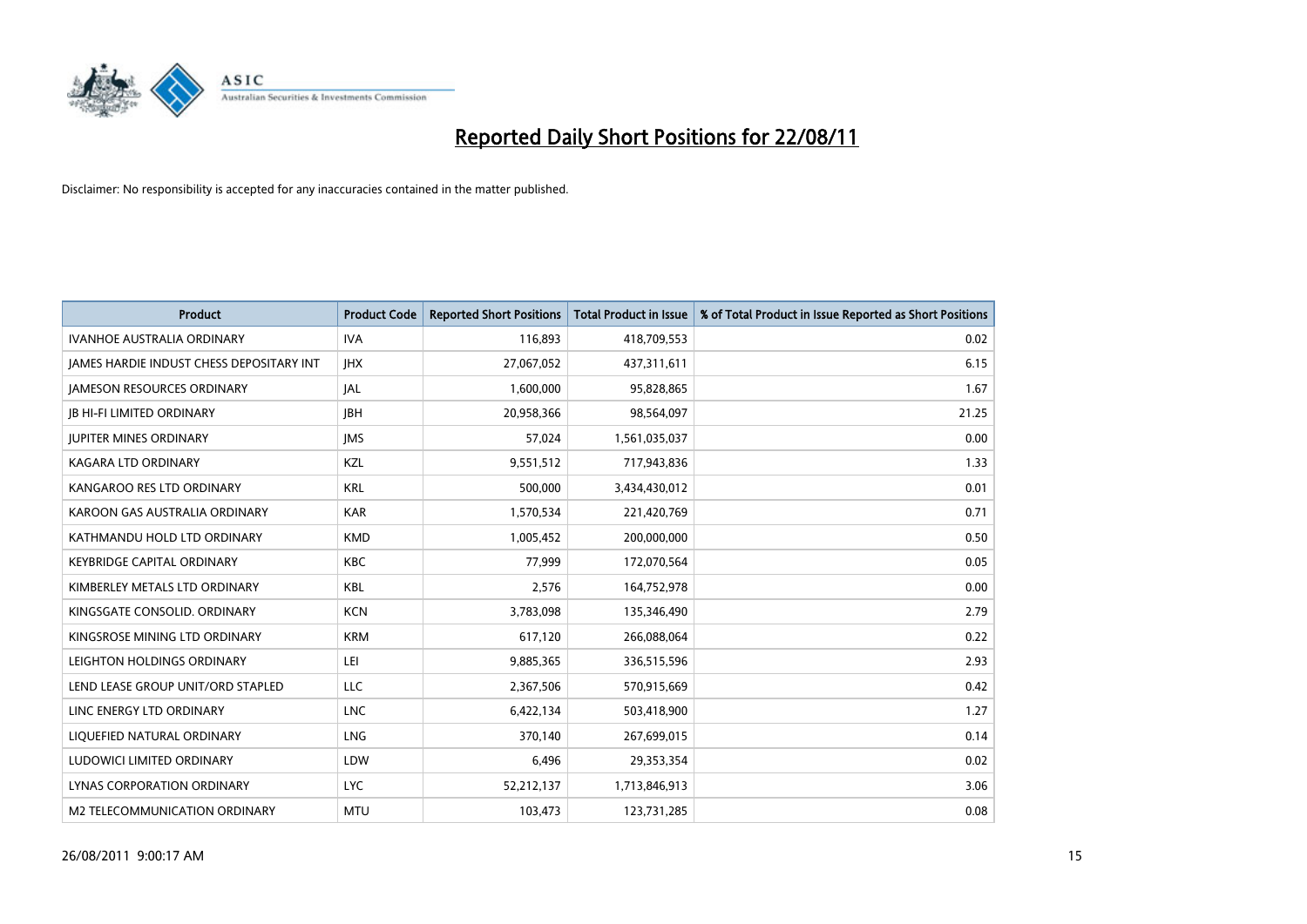

| <b>Product</b>                        | <b>Product Code</b> | <b>Reported Short Positions</b> | <b>Total Product in Issue</b> | % of Total Product in Issue Reported as Short Positions |
|---------------------------------------|---------------------|---------------------------------|-------------------------------|---------------------------------------------------------|
| MACARTHUR COAL ORDINARY               | <b>MCC</b>          | 2,197,920                       | 302,092,343                   | 0.73                                                    |
| <b>MACMAHON HOLDINGS ORDINARY</b>     | <b>MAH</b>          | 5,306,883                       | 733,711,705                   | 0.71                                                    |
| MACQ ATLAS ROADS GRP ORDINARY STAPLED | <b>MOA</b>          | 6,759,947                       | 452,345,907                   | 1.48                                                    |
| MACQUARIE GROUP LTD ORDINARY          | <b>MOG</b>          | 4,797,627                       | 348,284,699                   | 1.36                                                    |
| MAP GROUP STAPLED US PROHIBIT.        | <b>MAP</b>          | 4,282,178                       | 1,861,210,782                 | 0.23                                                    |
| MARENGO MINING ORDINARY               | <b>MGO</b>          | 104,715                         | 1,002,399,863                 | 0.01                                                    |
| <b>MATRIX C &amp; E LTD ORDINARY</b>  | <b>MCE</b>          | 185,856                         | 77,081,507                    | 0.23                                                    |
| MAYNE PHARMA LTD ORDINARY             | <b>MYX</b>          | 7,541                           | 151,778,700                   | 0.00                                                    |
| MCMILLAN SHAKESPEARE ORDINARY         | <b>MMS</b>          | 80,588                          | 68,081,810                    | 0.11                                                    |
| MCPHERSON'S LTD ORDINARY              | <b>MCP</b>          | 257,436                         | 72,401,758                    | 0.35                                                    |
| MEDUSA MINING LTD ORDINARY            | <b>MML</b>          | 1,210,716                       | 188,233,911                   | 0.64                                                    |
| MELBOURNE IT LIMITED ORDINARY         | <b>MLB</b>          | 172,138                         | 80,662,621                    | 0.22                                                    |
| MEO AUSTRALIA LTD ORDINARY            | <b>MEO</b>          | 1,489,777                       | 539,913,260                   | 0.27                                                    |
| <b>MERMAID MARINE ORDINARY</b>        | <b>MRM</b>          | 1,728,404                       | 215,477,852                   | 0.79                                                    |
| MESOBLAST LIMITED ORDINARY            | <b>MSB</b>          | 2,949,496                       | 280,425,258                   | 1.06                                                    |
| METALS X LIMITED ORDINARY             | <b>MLX</b>          | 326,940                         | 1,358,424,065                 | 0.03                                                    |
| METCASH LIMITED ORDINARY              | <b>MTS</b>          | 28,377,647                      | 769,165,596                   | 3.67                                                    |
| METGASCO LIMITED ORDINARY             | <b>MEL</b>          | 235,435                         | 334,821,745                   | 0.07                                                    |
| METMINCO LIMITED ORDINARY             | <b>MNC</b>          | 1,791,657                       | 1,462,616,146                 | 0.12                                                    |
| METROCOAL LIMITED ORDINARY            | <b>MTE</b>          | 600,000                         | 98,773,663                    | 0.61                                                    |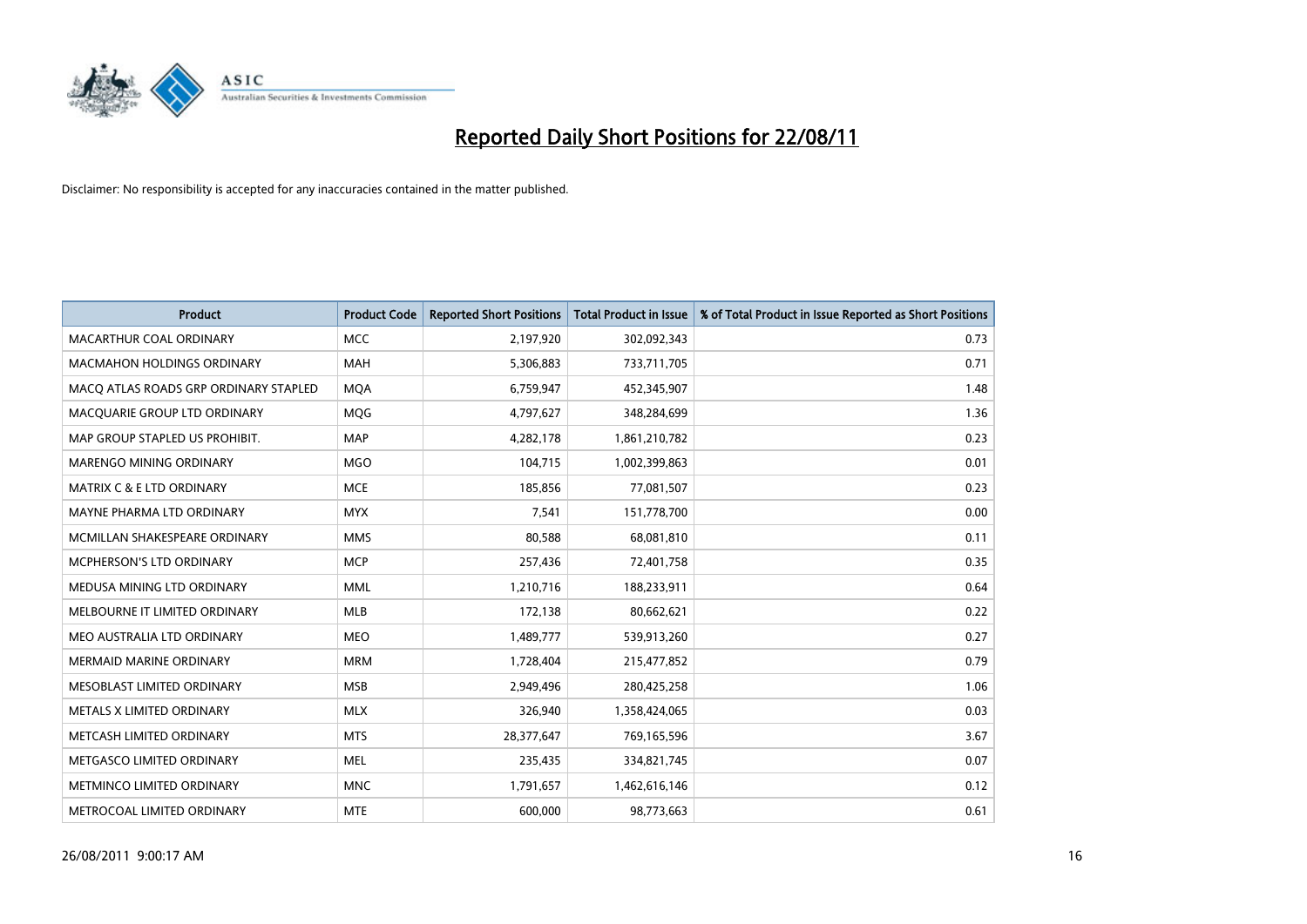

| <b>Product</b>                     | <b>Product Code</b> | <b>Reported Short Positions</b> | <b>Total Product in Issue</b> | % of Total Product in Issue Reported as Short Positions |
|------------------------------------|---------------------|---------------------------------|-------------------------------|---------------------------------------------------------|
| MHM METALS LIMITED ORDINARY        | <b>MHM</b>          | 97,433                          | 102,252,570                   | 0.10                                                    |
| MICLYN EXP OFFSHR ORDINARY         | <b>MIO</b>          | 327,652                         | 274,618,684                   | 0.11                                                    |
| MINARA RESOURCES ORDINARY          | <b>MRE</b>          | 17,765,672                      | 1,169,424,487                 | 1.52                                                    |
| MINCOR RESOURCES NL ORDINARY       | <b>MCR</b>          | 1,902,088                       | 200,608,804                   | 0.92                                                    |
| MINEMAKERS LIMITED ORDINARY        | <b>MAK</b>          | 44,227                          | 227,003,950                   | 0.02                                                    |
| MINERAL DEPOSITS ORDINARY          | <b>MDL</b>          | 253,711                         | 83,538,786                    | 0.31                                                    |
| MINERAL RESOURCES. ORDINARY        | <b>MIN</b>          | 896,681                         | 183,773,017                   | 0.50                                                    |
| MIRABELA NICKEL LTD ORDINARY       | <b>MBN</b>          | 11,765,424                      | 491,781,237                   | 2.39                                                    |
| MIRVAC GROUP STAPLED SECURITIES    | <b>MGR</b>          | 37,817,641                      | 3,416,924,188                 | 1.11                                                    |
| MOLOPO ENERGY LTD ORDINARY         | <b>MPO</b>          | 1,528,232                       | 245,579,810                   | 0.62                                                    |
| <b>MONADELPHOUS GROUP ORDINARY</b> | <b>MND</b>          | 625,214                         | 87,576,827                    | 0.70                                                    |
| MORTGAGE CHOICE LTD ORDINARY       | MOC                 | 411                             | 119,948,255                   | 0.00                                                    |
| <b>MOUNT GIBSON IRON ORDINARY</b>  | <b>MGX</b>          | 11,116,478                      | 1,082,570,693                 | 1.03                                                    |
| MSF SUGAR LIMITED ORDINARY         | <b>MSF</b>          | 9,900                           | 69,165,378                    | 0.01                                                    |
| MULTIPLEX SITES SITES              | <b>MXUPA</b>        | 36                              | 4,500,000                     | 0.00                                                    |
| MURCHISON METALS LTD ORDINARY      | <b>MMX</b>          | 13,838,770                      | 437,354,555                   | 3.15                                                    |
| <b>MYER HOLDINGS LTD ORDINARY</b>  | <b>MYR</b>          | 41,222,398                      | 583,147,884                   | 7.06                                                    |
| <b>MYSTATE LIMITED ORDINARY</b>    | <b>MYS</b>          | 1,400                           | 67,439,158                    | 0.00                                                    |
| NANOSONICS LIMITED ORDINARY        | <b>NAN</b>          | 32,418                          | 230,490,585                   | 0.01                                                    |
| NATIONAL AUST. BANK ORDINARY       | <b>NAB</b>          | 17,288,351                      | 2,201,147,145                 | 0.76                                                    |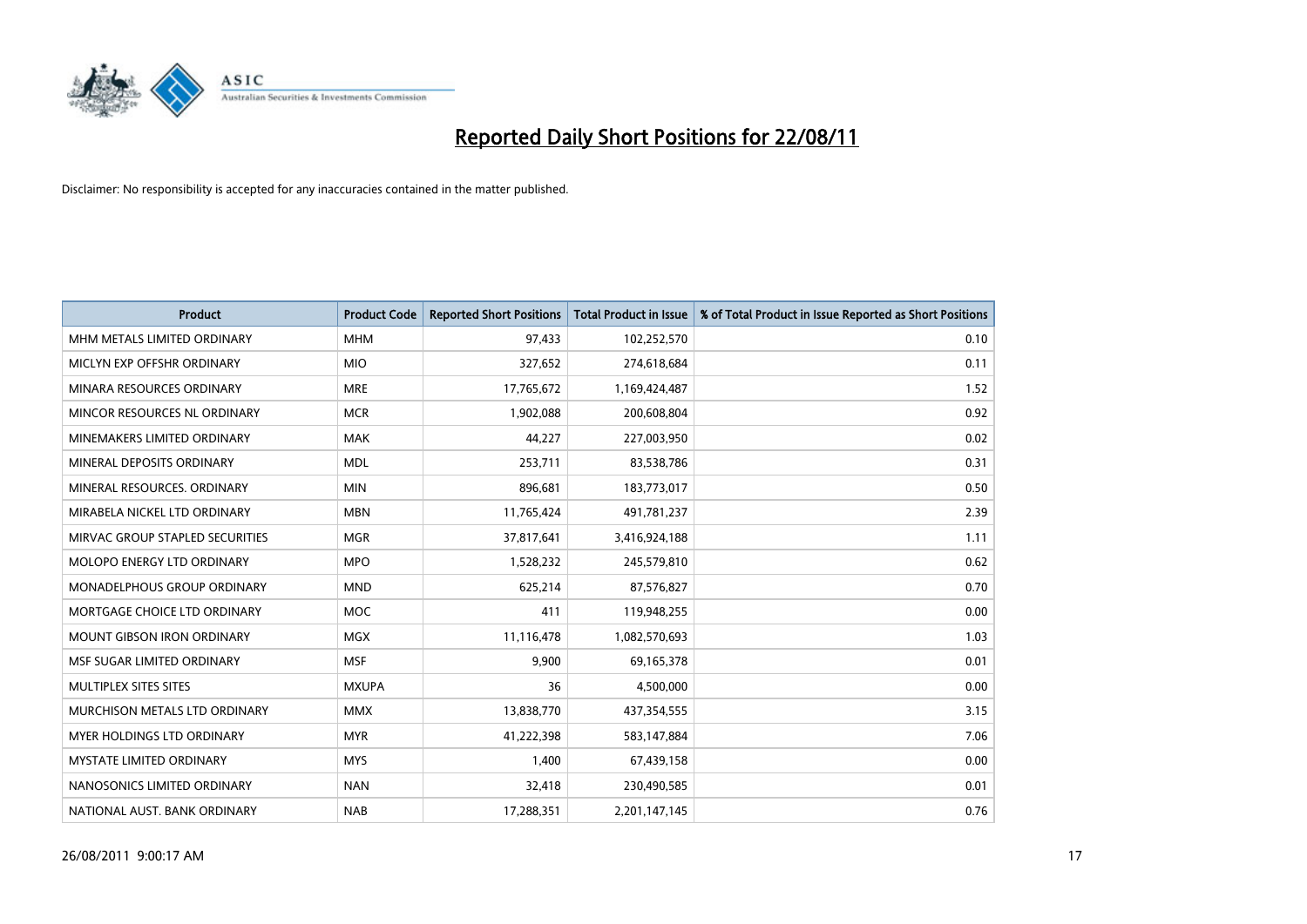

| <b>Product</b>                | <b>Product Code</b> | <b>Reported Short Positions</b> | <b>Total Product in Issue</b> | % of Total Product in Issue Reported as Short Positions |
|-------------------------------|---------------------|---------------------------------|-------------------------------|---------------------------------------------------------|
| NATURAL FUEL LIMITED ORDINARY | <b>NFL</b>          |                                 | 1,121,912                     | 0.00                                                    |
| NAVITAS LIMITED ORDINARY      | <b>NVT</b>          | 3,028,185                       | 375,230,115                   | 0.78                                                    |
| NEPTUNE MARINE ORDINARY       | <b>NMS</b>          | 912,534                         | 1,748,545,632                 | 0.05                                                    |
| NEW HOPE CORPORATION ORDINARY | <b>NHC</b>          | 306,053                         | 830,230,549                   | 0.03                                                    |
| NEWCREST MINING ORDINARY      | <b>NCM</b>          | 4,283,455                       | 765,000,000                   | 0.52                                                    |
| NEWS CORP A NON-VOTING CDI    | <b>NWSLV</b>        | 3,908,162                       | 1,829,971,892                 | 0.23                                                    |
| NEWS CORP B VOTING CDI        | <b>NWS</b>          | 5,131,990                       | 798,520,953                   | 0.64                                                    |
| NEXBIS LIMITED ORDINARY       | <b>NBS</b>          | 163,733                         | 798,356,704                   | 0.02                                                    |
| NEXTDC LIMITED ORDINARY       | <b>NXT</b>          | 54,285                          | 112,104,986                   | 0.05                                                    |
| NEXUS ENERGY LIMITED ORDINARY | <b>NXS</b>          | 5,731,808                       | 1,326,697,820                 | 0.42                                                    |
| NIB HOLDINGS LIMITED ORDINARY | <b>NHF</b>          | 206,765                         | 466,733,110                   | 0.04                                                    |
| NICK SCALI LIMITED ORDINARY   | <b>NCK</b>          | 40,846                          | 81,000,000                    | 0.05                                                    |
| NIDO PETROLEUM ORDINARY       | <b>NDO</b>          | 2,279,128                       | 1,389,163,151                 | 0.16                                                    |
| NOBLE MINERAL RES ORDINARY    | <b>NMG</b>          | 590,714                         | 460,296,067                   | 0.14                                                    |
| NORTHERN CREST ORDINARY       | <b>NOC</b>          | 24,345                          | 133,484,723                   | 0.02                                                    |
| NORTHERN IRON LTD ORDINARY    | <b>NFE</b>          | 763,796                         | 336,084,863                   | 0.23                                                    |
| NRW HOLDINGS LIMITED ORDINARY | <b>NWH</b>          | 850,748                         | 278,888,011                   | 0.29                                                    |
| NUFARM LIMITED ORDINARY       | <b>NUF</b>          | 4,186,720                       | 261,833,005                   | 1.60                                                    |
| NYOTA MINERALS LTD ORDINARY   | <b>NYO</b>          | 475,000                         | 478,073,263                   | 0.10                                                    |
| OAKTON LIMITED ORDINARY       | <b>OKN</b>          | 643,555                         | 93,800,235                    | 0.69                                                    |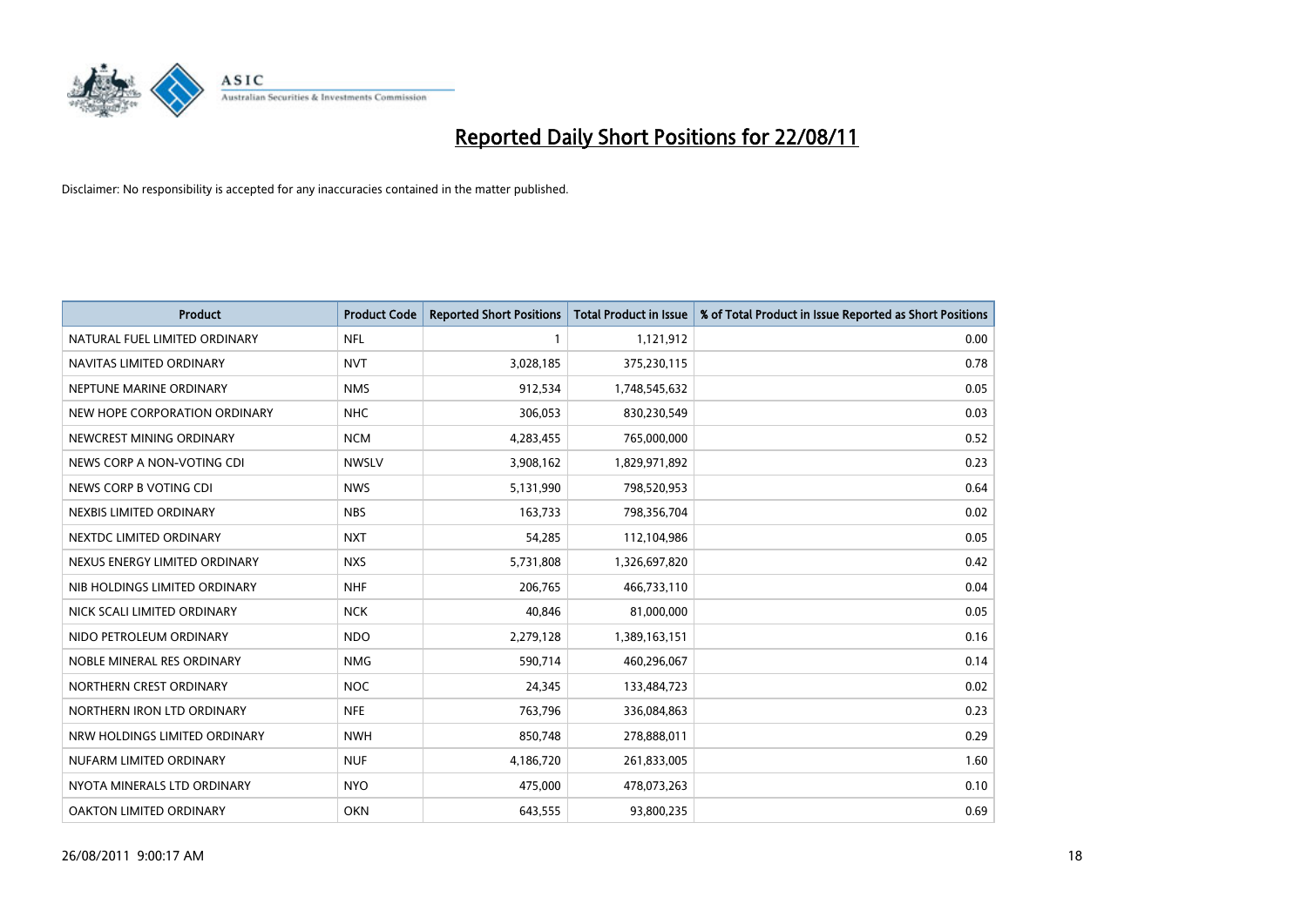

| <b>Product</b>                        | <b>Product Code</b> | <b>Reported Short Positions</b> | <b>Total Product in Issue</b> | % of Total Product in Issue Reported as Short Positions |
|---------------------------------------|---------------------|---------------------------------|-------------------------------|---------------------------------------------------------|
| OCEANAGOLD CORP. CHESS DEPOSITARY INT | <b>OGC</b>          | 348,418                         | 262,600,385                   | 0.13                                                    |
| OCEANIA CAPITAL LTD ORDINARY          | <b>OCP</b>          | 2,500                           | 91,921,295                    | 0.00                                                    |
| OIL SEARCH LTD ORDINARY               | <b>OSH</b>          | 10,244,064                      | 1,320,648,378                 | 0.79                                                    |
| OM HOLDINGS LIMITED ORDINARY          | OMH                 | 9,288,163                       | 504,105,150                   | 1.84                                                    |
| <b>ONESTEEL LIMITED ORDINARY</b>      | OST                 | 18,499,768                      | 1,338,106,652                 | 1.37                                                    |
| ORICA LIMITED ORDINARY                | ORI                 | 2,350,078                       | 363,966,570                   | 0.63                                                    |
| ORIGIN ENERGY ORDINARY                | <b>ORG</b>          | 2,871,239                       | 1,064,641,259                 | 0.26                                                    |
| OROCOBRE LIMITED ORDINARY             | <b>ORE</b>          | 286,828                         | 103,195,029                   | 0.28                                                    |
| OROTONGROUP LIMITED ORDINARY          | ORL                 | 126,644                         | 40,880,902                    | 0.31                                                    |
| OTTO ENERGY LIMITED ORDINARY          | <b>OEL</b>          | 109,204                         | 1,138,290,071                 | 0.01                                                    |
| OZ MINERALS ORDINARY                  | OZL                 | 6,439,776                       | 323,877,514                   | 1.97                                                    |
| PACIFIC BRANDS ORDINARY               | <b>PBG</b>          | 13,056,405                      | 931,386,248                   | 1.40                                                    |
| PALADIN ENERGY LTD ORDINARY           | <b>PDN</b>          | 17,574,349                      | 777,698,217                   | 2.28                                                    |
| PANAUST LIMITED ORDINARY              | <b>PNA</b>          | 8,781,217                       | 593,867,443                   | 1.47                                                    |
| PANORAMIC RESOURCES ORDINARY          | PAN                 | 2,282,728                       | 207,050,710                   | 1.11                                                    |
| PAPERLINX LIMITED ORDINARY            | <b>PPX</b>          | 4,552,479                       | 603,580,761                   | 0.77                                                    |
| PAPILLON RES LTD ORDINARY             | PIR                 | 256,974                         | 204,256,658                   | 0.13                                                    |
| PATTIES FOODS LTD ORDINARY            | PFL                 |                                 | 138,989,223                   | 0.00                                                    |
| PEAK RESOURCES ORDINARY               | <b>PEK</b>          | 102,336                         | 155,979,643                   | 0.07                                                    |
| PEET LIMITED ORDINARY                 | <b>PPC</b>          | 92,841                          | 318,038,544                   | 0.02                                                    |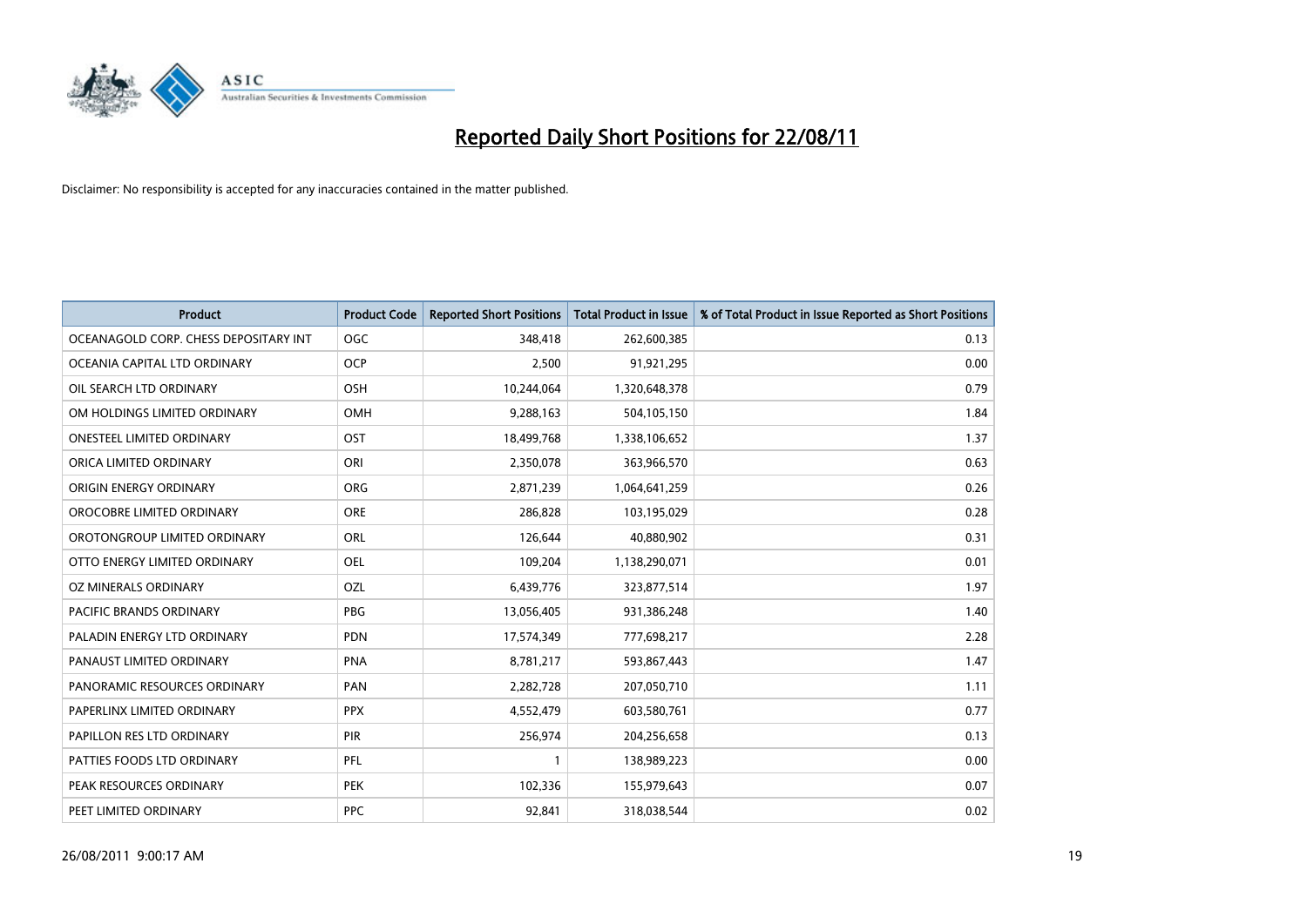

| <b>Product</b>                 | <b>Product Code</b> | <b>Reported Short Positions</b> | <b>Total Product in Issue</b> | % of Total Product in Issue Reported as Short Positions |
|--------------------------------|---------------------|---------------------------------|-------------------------------|---------------------------------------------------------|
| PENINSULA ENERGY LTD ORDINARY  | <b>PEN</b>          | 1,493,377                       | 2,124,099,941                 | 0.07                                                    |
| PERILYA LIMITED ORDINARY       | <b>PEM</b>          | 375,780                         | 526,075,563                   | 0.07                                                    |
| PERPETUAL LIMITED ORDINARY     | PPT                 | 2,942,840                       | 44,671,129                    | 6.57                                                    |
| PERSEUS MINING LTD ORDINARY    | PRU                 | 4,062,306                       | 425,667,088                   | 0.95                                                    |
| PETSEC ENERGY ORDINARY         | <b>PSA</b>          | 223,332                         | 231,283,622                   | 0.10                                                    |
| PHARMAXIS LTD ORDINARY         | <b>PXS</b>          | 1,867,521                       | 228,390,309                   | 0.82                                                    |
| PHOTON GROUP LTD ORDINARY      | <b>PGA</b>          | 250,510                         | 1,540,886,866                 | 0.02                                                    |
| PLATINUM ASSET ORDINARY        | <b>PTM</b>          | 7,465,754                       | 561,347,878                   | 1.33                                                    |
| PLATINUM AUSTRALIA ORDINARY    | PLA                 | 5,381,263                       | 392,430,039                   | 1.37                                                    |
| PLATINUM CAPITAL LTD ORDINARY  | <b>PMC</b>          |                                 | 164,959,410                   | 0.00                                                    |
| PMP LIMITED ORDINARY           | <b>PMP</b>          | 58,923                          | 329,879,212                   | 0.01                                                    |
| PORT BOUVARD LIMITED ORDINARY  | PBD                 | 6,754                           | 593,868,295                   | 0.00                                                    |
| PREMIER INVESTMENTS ORDINARY   | <b>PMV</b>          | 246,017                         | 155,062,831                   | 0.16                                                    |
| PRIMARY HEALTH CARE ORDINARY   | <b>PRY</b>          | 8,523,974                       | 497,469,803                   | 1.70                                                    |
| PRIME MEDIA GRP LTD ORDINARY   | PRT                 | 42,893                          | 366,330,303                   | 0.01                                                    |
| PRIMEAG AUSTRALIA ORDINARY     | PAG                 | 630,904                         | 223,375,665                   | 0.28                                                    |
| PROGEN PHARMACEUTIC ORDINARY   | PGL                 | 151,596                         | 24,709,097                    | 0.61                                                    |
| PROGRAMMED ORDINARY            | <b>PRG</b>          | 661,729                         | 118,169,908                   | 0.56                                                    |
| PSIVIDA CORP CDI 1:1           | <b>PVA</b>          | 6,878                           | 8,767,048                     | 0.08                                                    |
| <b>QANTAS AIRWAYS ORDINARY</b> | QAN                 | 30,079,912                      | 2,265,123,620                 | 1.32                                                    |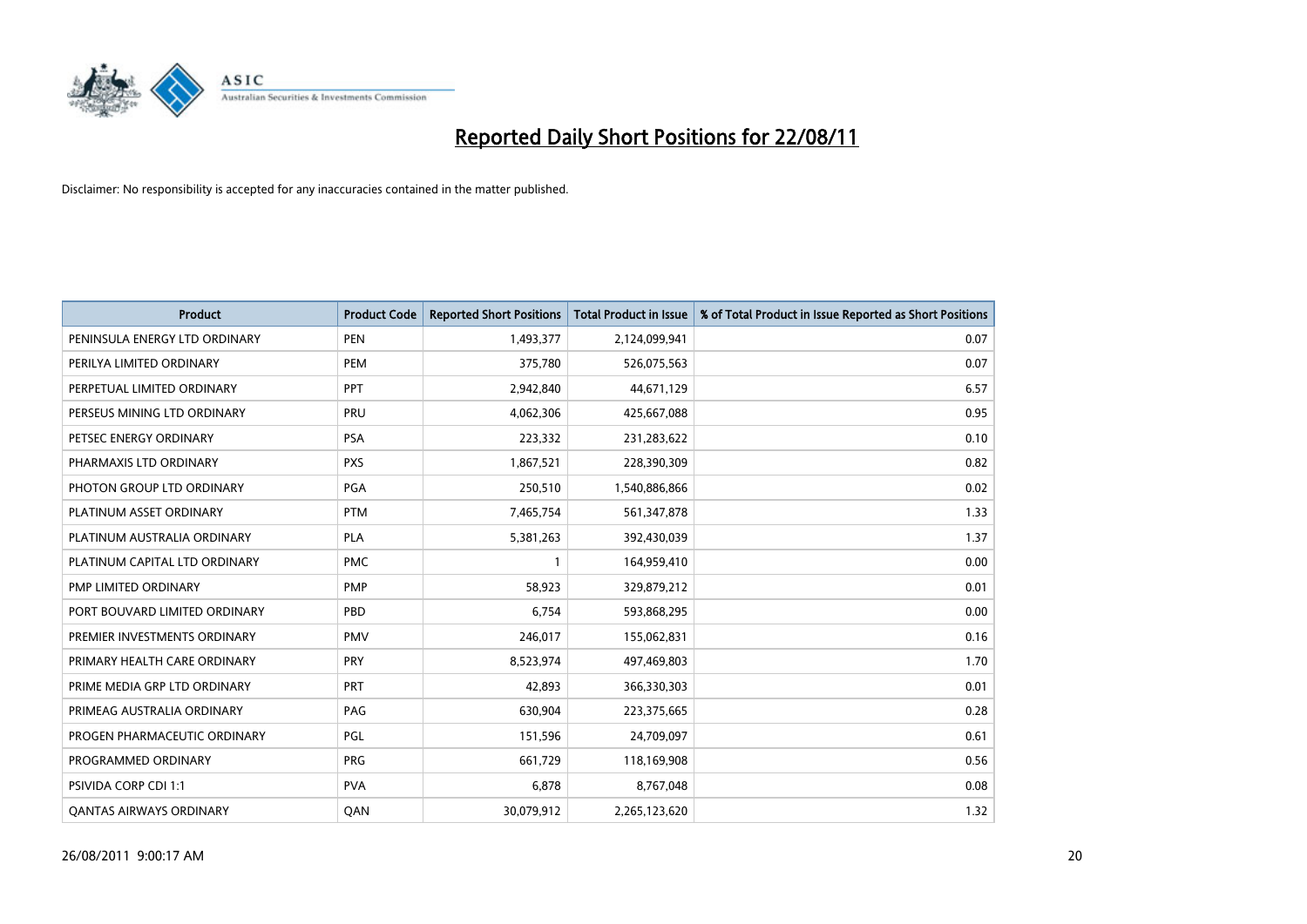

| <b>Product</b>                     | <b>Product Code</b> | <b>Reported Short Positions</b> | Total Product in Issue | % of Total Product in Issue Reported as Short Positions |
|------------------------------------|---------------------|---------------------------------|------------------------|---------------------------------------------------------|
| OBE INSURANCE GROUP ORDINARY       | <b>QBE</b>          | 17,202,991                      | 1,092,654,587          | 1.55                                                    |
| OR NATIONAL LIMITED ORDINARY       | <b>ORN</b>          | 25,165,666                      | 2,440,000,000          | 1.01                                                    |
| QRXPHARMA LTD ORDINARY             | <b>ORX</b>          |                                 | 143,115,506            | 0.00                                                    |
| QUBE LOGISTICS HLDG ORDINARY UNITS | <b>QUB</b>          | 12,860                          | 610,839,329            | 0.00                                                    |
| RAMELIUS RESOURCES ORDINARY        | <b>RMS</b>          | 258,713                         | 291,767,215            | 0.08                                                    |
| RAMSAY HEALTH CARE ORDINARY        | <b>RHC</b>          | 1,500,769                       | 202,081,252            | 0.75                                                    |
| <b>RCR TOMLINSON ORDINARY</b>      | <b>RCR</b>          | 74,124                          | 132,010,172            | 0.06                                                    |
| <b>REA GROUP ORDINARY</b>          | <b>REA</b>          | 126,485                         | 130,401,680            | 0.09                                                    |
| RECKON LIMITED ORDINARY            | <b>RKN</b>          | 9,999                           | 133,384,060            | 0.01                                                    |
| <b>RED 5 LIMITED ORDINARY</b>      | <b>RED</b>          | 190,706                         | 1,283,674,237          | 0.01                                                    |
| <b>RED FORK ENERGY ORDINARY</b>    | <b>RFE</b>          | 7,696                           | 269,769,853            | 0.00                                                    |
| REDBANK ENERGY LTD ORDINARY        | <b>AEI</b>          | 19                              | 786,287                | 0.00                                                    |
| REDFLEX HOLDINGS ORDINARY          | <b>RDF</b>          | 10                              | 110,345,599            | 0.00                                                    |
| <b>REED RESOURCES LTD ORDINARY</b> | <b>RDR</b>          | 420,570                         | 264,742,501            | 0.15                                                    |
| <b>REGIS RESOURCES ORDINARY</b>    | <b>RRL</b>          | 2,151,187                       | 433,273,680            | 0.49                                                    |
| RESMED INC CDI 10:1                | <b>RMD</b>          | 12,520,267                      | 1,545,678,330          | 0.80                                                    |
| <b>RESOLUTE MINING ORDINARY</b>    | <b>RSG</b>          | 4,201,059                       | 467,758,990            | 0.89                                                    |
| RESOURCE GENERATION ORDINARY       | <b>RES</b>          | 352,184                         | 262,895,652            | 0.14                                                    |
| REVERSE CORP LIMITED ORDINARY      | <b>REF</b>          | 25,141                          | 92,382,175             | 0.03                                                    |
| REX MINERALS LIMITED ORDINARY      | <b>RXM</b>          | 1,140,353                       | 153,635,519            | 0.74                                                    |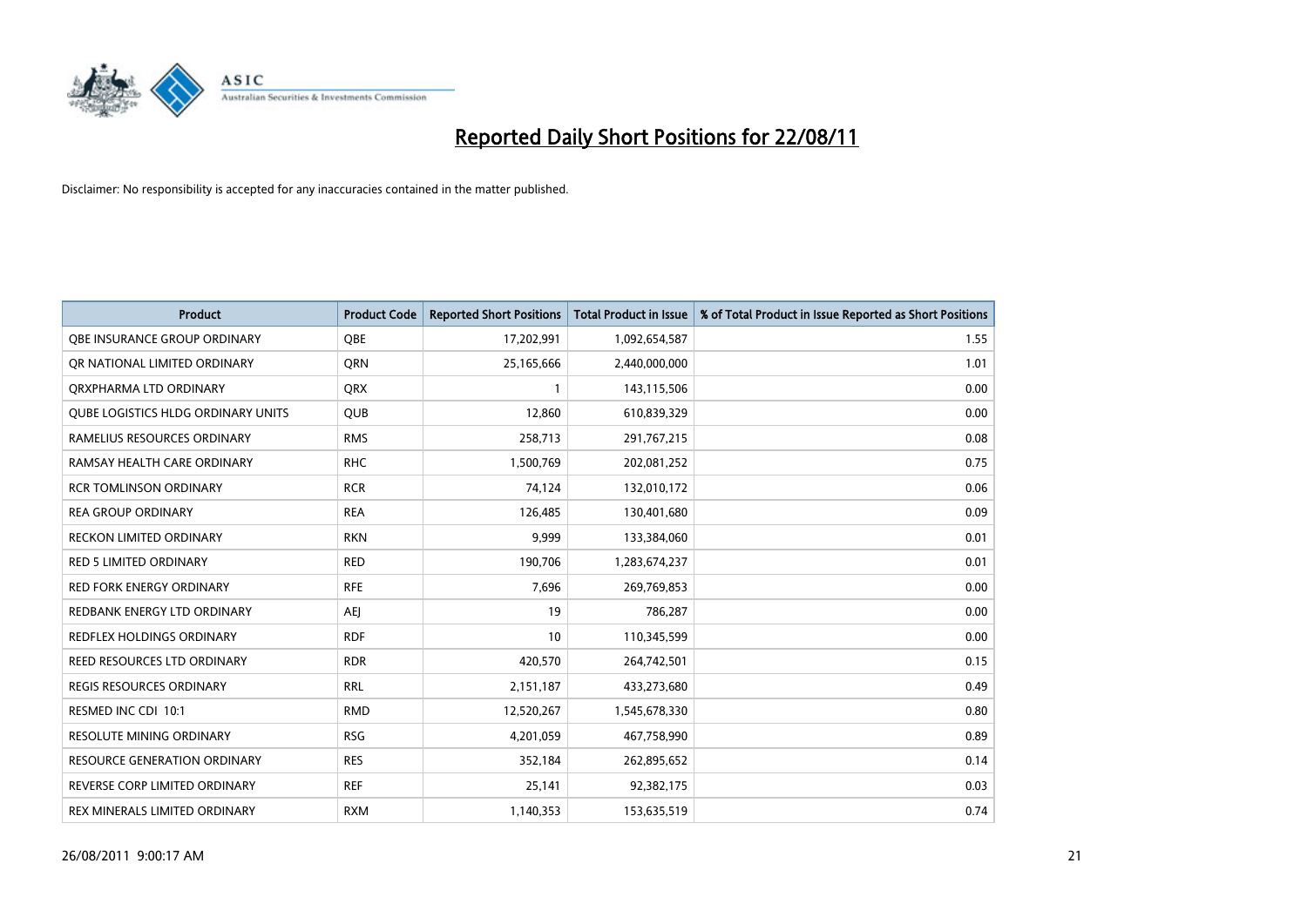

| <b>Product</b>                     | <b>Product Code</b> | <b>Reported Short Positions</b> | <b>Total Product in Issue</b> | % of Total Product in Issue Reported as Short Positions |
|------------------------------------|---------------------|---------------------------------|-------------------------------|---------------------------------------------------------|
| <b>RHG LIMITED ORDINARY</b>        | <b>RHG</b>          | 583,198                         | 318,092,978                   | 0.18                                                    |
| RIALTO ENERGY ORDINARY             | <b>RIA</b>          | 296,775                         | 375,006,264                   | 0.08                                                    |
| <b>RIDLEY CORPORATION ORDINARY</b> | <b>RIC</b>          | 809,655                         | 307,817,071                   | 0.26                                                    |
| RIO TINTO LIMITED ORDINARY         | <b>RIO</b>          | 17,080,629                      | 435,758,720                   | 3.92                                                    |
| <b>RIVERCITY MOTORWAY STAPLED</b>  | <b>RCY</b>          | 132,000                         | 957,010,115                   | 0.01                                                    |
| ROBUST RESOURCES ORDINARY          | <b>ROL</b>          | 1,143,053                       | 84,944,097                    | 1.35                                                    |
| ROC OIL COMPANY ORDINARY           | <b>ROC</b>          | 1,250,390                       | 713,254,560                   | 0.18                                                    |
| ROYAL WOLF HOLDINGS ORDINARY       | <b>RWH</b>          | 60,000                          | 100,387,052                   | 0.06                                                    |
| SAI GLOBAL LIMITED ORDINARY        | SAI                 | 793,713                         | 199,604,328                   | 0.40                                                    |
| SALMAT LIMITED ORDINARY            | <b>SLM</b>          | 925,570                         | 159,784,049                   | 0.58                                                    |
| SANDFIRE RESOURCES ORDINARY        | <b>SFR</b>          | 1,807,669                       | 149,744,969                   | 1.20                                                    |
| <b>SANTOS LTD ORDINARY</b>         | <b>STO</b>          | 10,737,308                      | 877,955,815                   | 1.20                                                    |
| SARACEN MINERAL ORDINARY           | <b>SAR</b>          | 897,362                         | 492,251,415                   | 0.18                                                    |
| SEDGMAN LIMITED ORDINARY           | <b>SDM</b>          | 430,213                         | 209,752,689                   | 0.20                                                    |
| SEEK LIMITED ORDINARY              | <b>SEK</b>          | 16,521,168                      | 337,065,707                   | 4.89                                                    |
| SELECT HARVESTS ORDINARY           | <b>SHV</b>          | 455,970                         | 56,226,960                    | 0.81                                                    |
| SENETAS CORPORATION ORDINARY       | <b>SEN</b>          | 756,999                         | 463,105,195                   | 0.16                                                    |
| SERVCORP LIMITED ORDINARY          | SRV                 | 81,989                          | 98,440,807                    | 0.08                                                    |
| SERVICE STREAM ORDINARY            | SSM                 | 848,009                         | 283,418,867                   | 0.30                                                    |
| SEVEN GROUP HOLDINGS ORDINARY      | <b>SVW</b>          | 740.244                         | 306.410.281                   | 0.22                                                    |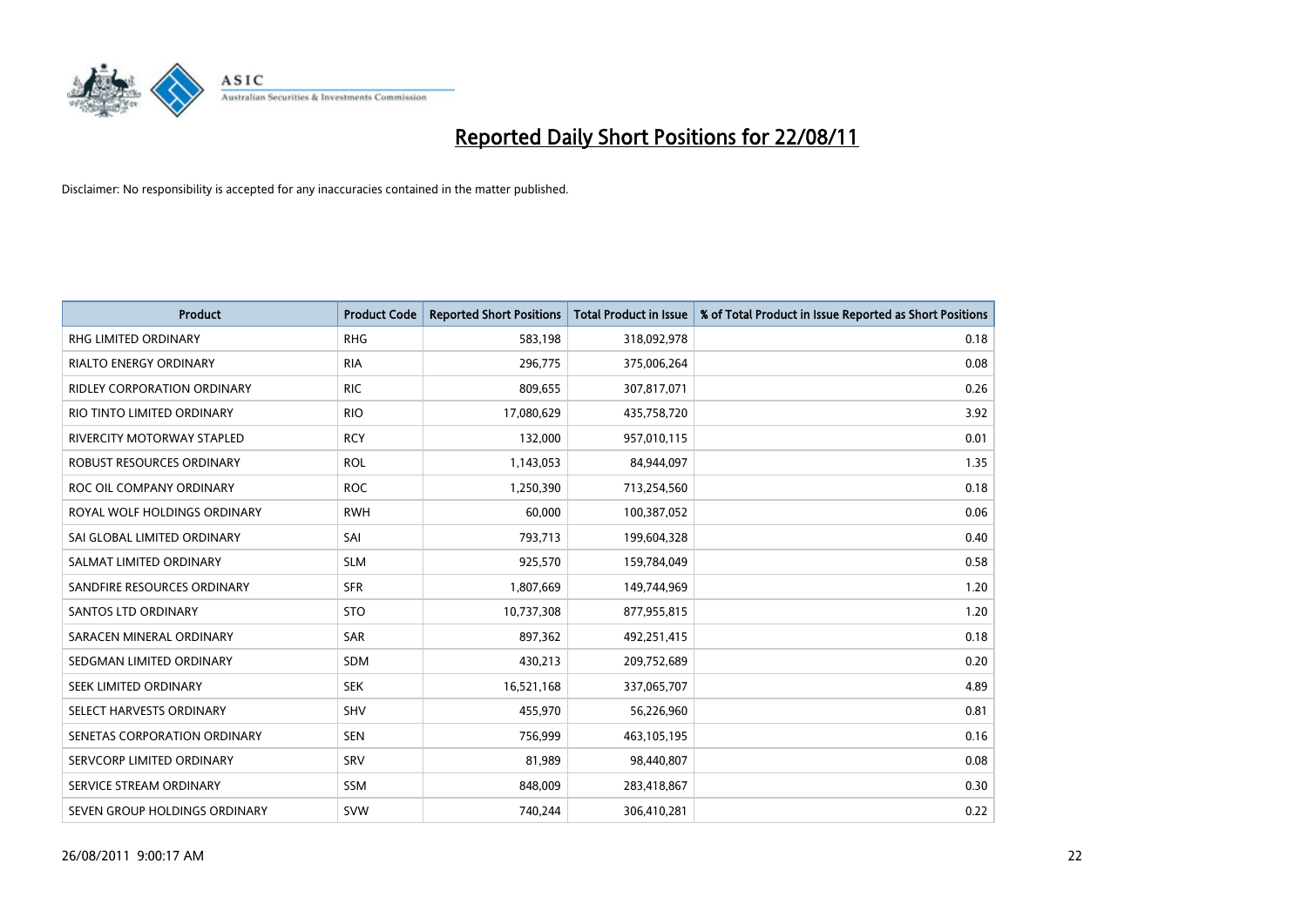

| <b>Product</b>                           | <b>Product Code</b> | <b>Reported Short Positions</b> | <b>Total Product in Issue</b> | % of Total Product in Issue Reported as Short Positions |
|------------------------------------------|---------------------|---------------------------------|-------------------------------|---------------------------------------------------------|
| SEVEN WEST MEDIA LTD ORDINARY            | <b>SWM</b>          | 4,613,464                       | 610,327,899                   | 0.75                                                    |
| SIGMA PHARMACEUTICAL ORDINARY            | SIP                 | 15,682,911                      | 1,178,626,572                 | 1.32                                                    |
| SIHAYO GOLD LIMITED ORDINARY             | <b>SIH</b>          | 200,000                         | 703,711,146                   | 0.03                                                    |
| <b>SILEX SYSTEMS ORDINARY</b>            | <b>SLX</b>          | 316,812                         | 170,133,997                   | 0.17                                                    |
| SILVER LAKE RESOURCE ORDINARY            | <b>SLR</b>          | 278,475                         | 178,882,838                   | 0.15                                                    |
| SIMS METAL MGMT LTD ORDINARY             | SGM                 | 2,986,275                       | 205,408,830                   | 1.46                                                    |
| SINGAPORE TELECOMM. CHESS DEPOSITARY INT | SGT                 | 5,359,774                       | 185,441,814                   | 2.88                                                    |
| SIRIUS RESOURCES NL ORDINARY             | <b>SIR</b>          | 82,500                          | 137,134,586                   | 0.06                                                    |
| SKILLED GROUP LTD ORDINARY               | <b>SKE</b>          | 34,190                          | 233, 243, 776                 | 0.01                                                    |
| <b>SKY NETWORK ORDINARY</b>              | <b>SKT</b>          | 19,000                          | 389,139,785                   | 0.00                                                    |
| SMS MANAGEMENT. ORDINARY                 | <b>SMX</b>          | 238,720                         | 68,290,180                    | 0.34                                                    |
| SONIC HEALTHCARE ORDINARY                | <b>SHL</b>          | 5,885,321                       | 388,429,875                   | 1.50                                                    |
| SOUL PATTINSON (W.H) ORDINARY            | SOL                 | 39,796                          | 238,640,580                   | 0.02                                                    |
| SOUTH BOULDER MINES ORDINARY             | <b>STB</b>          | 5,000                           | 87,115,688                    | 0.01                                                    |
| SP AUSNET STAPLED SECURITIES             | <b>SPN</b>          | 4,105,148                       | 2,850,932,204                 | 0.14                                                    |
| SPARK INFRASTRUCTURE STAPLED NOTE & UNIT | SKI                 | 15,438,106                      | 1,326,734,264                 | 1.15                                                    |
| SPDR 200 FUND ETF UNITS                  | STW                 | 8                               | 52,178,556                    | 0.00                                                    |
| SPECIALTY FASHION ORDINARY               | <b>SFH</b>          | 623,397                         | 191,786,121                   | 0.32                                                    |
| SPOTLESS GROUP LTD ORDINARY              | <b>SPT</b>          | 1,336,869                       | 262,766,725                   | 0.50                                                    |
| ST BARBARA LIMITED ORDINARY              | <b>SBM</b>          | 6,970,416                       | 325,615,389                   | 2.12                                                    |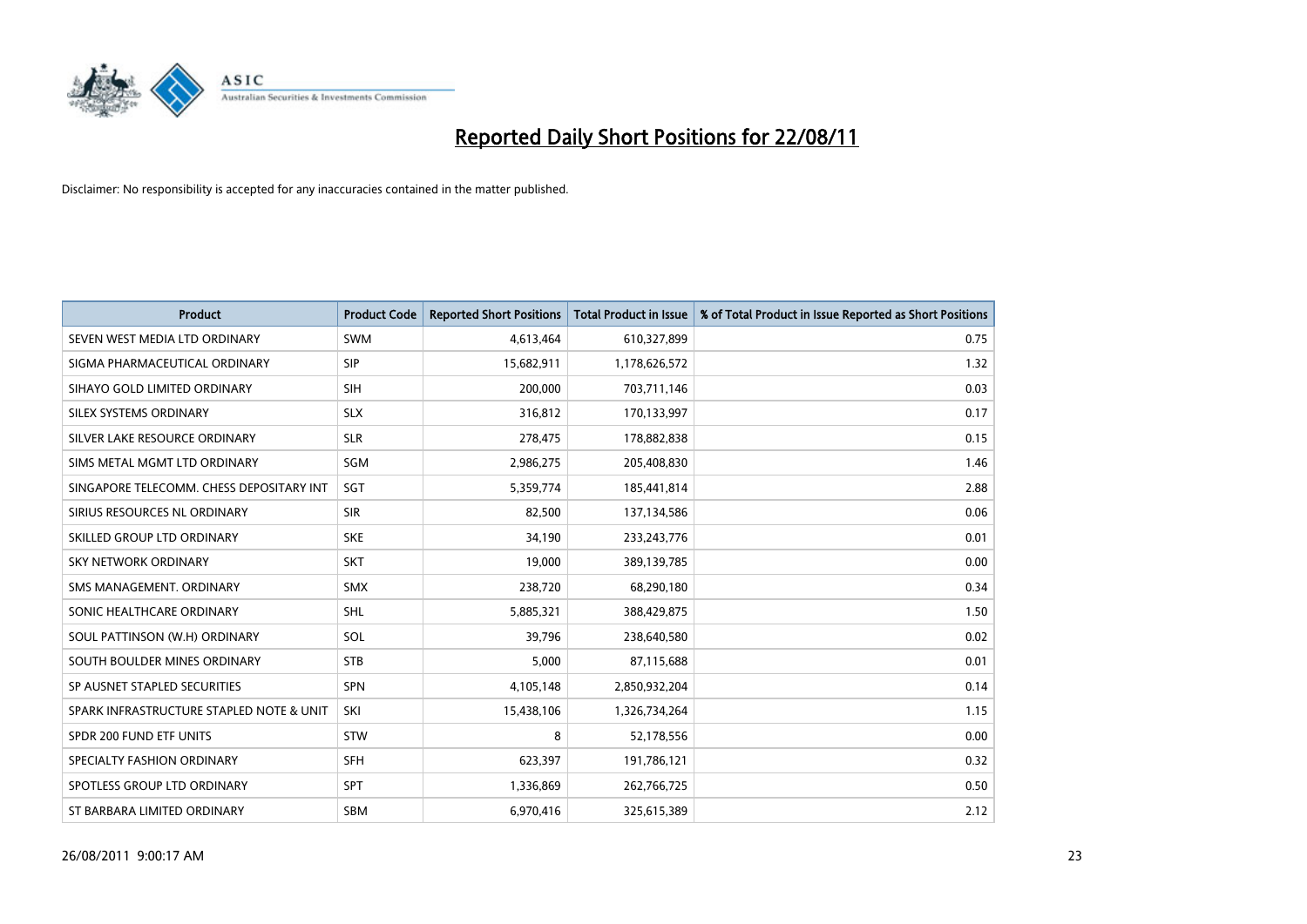

| <b>Product</b>                 | <b>Product Code</b> | <b>Reported Short Positions</b> | <b>Total Product in Issue</b> | % of Total Product in Issue Reported as Short Positions |
|--------------------------------|---------------------|---------------------------------|-------------------------------|---------------------------------------------------------|
| STAGING CONNECTIONS ORDINARY   | <b>STG</b>          | 2,917,189                       | 78,317,726                    | 3.72                                                    |
| STANMORE COAL LTD ORDINARY     | <b>SMR</b>          | 77,840                          | 89,791,402                    | 0.09                                                    |
| STARPHARMA HOLDINGS ORDINARY   | SPL                 | 1,160,489                       | 247,936,578                   | 0.47                                                    |
| STH AMERICAN COR LTD ORDINARY  | SAY                 | 9,200                           | 245,846,493                   | 0.00                                                    |
| STH CRS ELECT ENGNR ORDINARY   | <b>SXE</b>          | 2,910                           | 160,736,826                   | 0.00                                                    |
| STHN CROSS MEDIA ORDINARY      | SXL                 | 2,377,786                       | 705,712,186                   | 0.34                                                    |
| STOCKLAND UNITS/ORD STAPLED    | <b>SGP</b>          | 13,628,376                      | 2,383,036,717                 | 0.55                                                    |
| STRAITS RES LTD. ORDINARY      | <b>SRQ</b>          | 7,760,360                       | 324,796,141                   | 2.38                                                    |
| STW COMMUNICATIONS ORDINARY    | SGN                 | 350,687                         | 364,310,964                   | 0.09                                                    |
| SUNCORP GROUP LTD ORDINARY     | <b>SUN</b>          | 9,511,306                       | 1,286,600,980                 | 0.71                                                    |
| SUNDANCE ENERGY ORDINARY       | <b>SEA</b>          | 50,317                          | 277,098,474                   | 0.02                                                    |
| SUNDANCE RESOURCES ORDINARY    | SDL                 | 23,020,982                      | 2,874,514,669                 | 0.80                                                    |
| SUNLAND GROUP LTD ORDINARY     | <b>SDG</b>          | 35,730                          | 224,881,794                   | 0.02                                                    |
| SUPER RET REP LTD ORDINARY     | <b>SUL</b>          | 401,936                         | 130,398,739                   | 0.30                                                    |
| SWICK MINING ORDINARY          | <b>SWK</b>          | 101,548                         | 236,724,970                   | 0.04                                                    |
| SYMEX HOLDINGS ORDINARY        | <b>SYM</b>          | 6,633                           | 189,166,670                   | 0.00                                                    |
| TABCORP HOLDINGS LTD ORDINARY  | <b>TAH</b>          | 14,109,714                      | 688,019,737                   | 2.06                                                    |
| TALENT2 INTERNATION ORDINARY   | <b>TWO</b>          | 100,525                         | 144,845,915                   | 0.07                                                    |
| <b>TANAMI GOLD NL ORDINARY</b> | <b>TAM</b>          | 264,000                         | 260,997,677                   | 0.10                                                    |
| TAP OIL LIMITED ORDINARY       | <b>TAP</b>          | 724,111                         | 240,967,311                   | 0.30                                                    |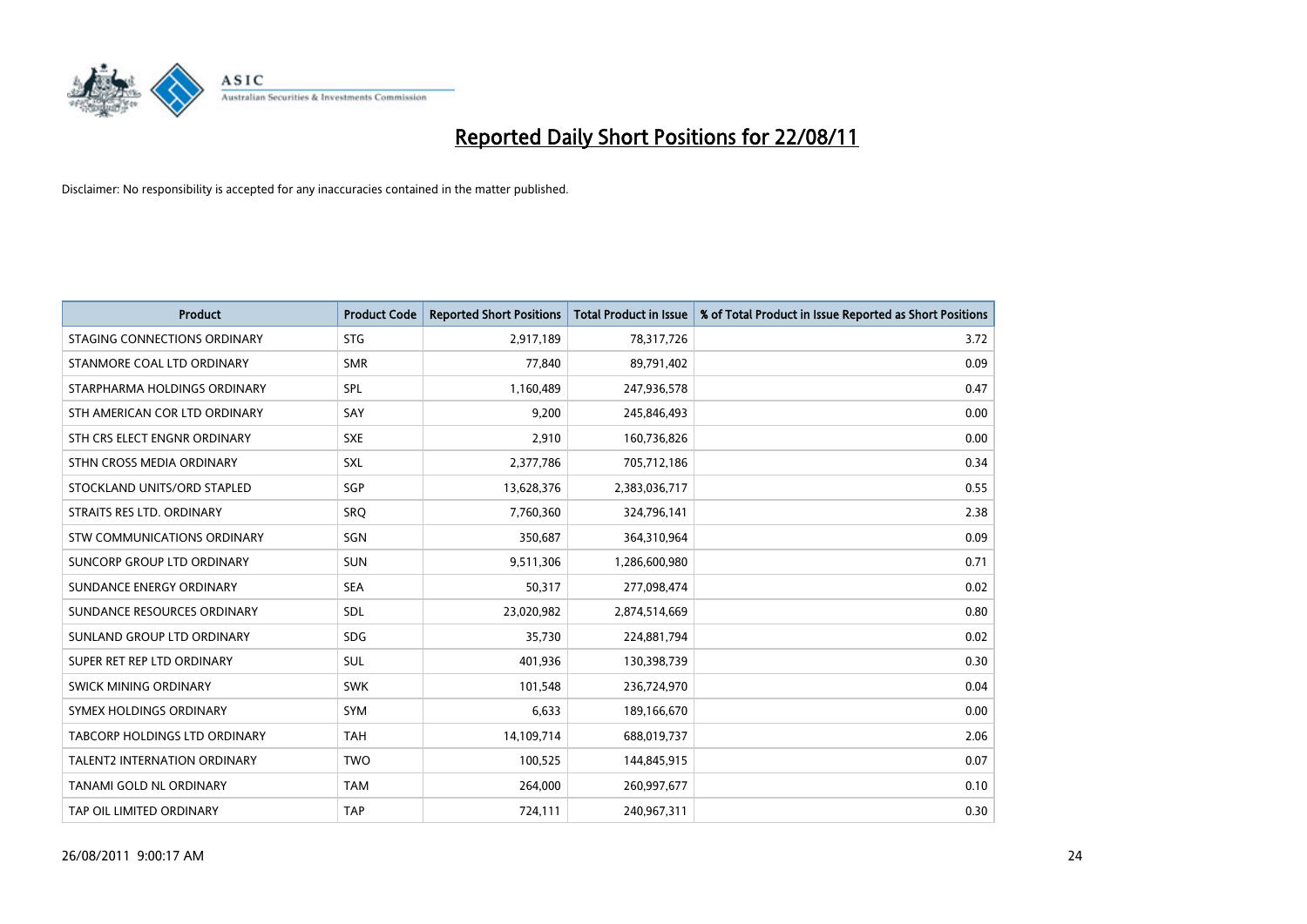

| <b>Product</b>                       | <b>Product Code</b> | <b>Reported Short Positions</b> | <b>Total Product in Issue</b> | % of Total Product in Issue Reported as Short Positions |
|--------------------------------------|---------------------|---------------------------------|-------------------------------|---------------------------------------------------------|
| <b>TASSAL GROUP LIMITED ORDINARY</b> | <b>TGR</b>          | 64,319                          | 146,304,404                   | 0.04                                                    |
| <b>TATTS GROUP LTD ORDINARY</b>      | <b>TTS</b>          | 15,968,425                      | 1,318,683,208                 | 1.20                                                    |
| <b>TELECOM CORPORATION ORDINARY</b>  | <b>TEL</b>          | 23,215,225                      | 1,924,707,065                 | 1.20                                                    |
| TELSTRA CORPORATION. ORDINARY        | <b>TLS</b>          | 67,101,358                      | 12,443,074,357                | 0.53                                                    |
| TEN NETWORK HOLDINGS ORDINARY        | <b>TEN</b>          | 36,590,169                      | 1,045,236,720                 | 3.51                                                    |
| TERANGA GOLD CORP CDI 1:1            | <b>TGZ</b>          | 147,691                         | 153,488,354                   | 0.08                                                    |
| TEXON PETROLEUM LTD ORDINARY         | <b>TXN</b>          | 126,562                         | 242,539,848                   | 0.05                                                    |
| TFS CORPORATION LTD ORDINARY         | <b>TFC</b>          | 150,193                         | 276,453,042                   | 0.05                                                    |
| THE REJECT SHOP ORDINARY             | <b>TRS</b>          | 861,959                         | 26,071,170                    | 3.27                                                    |
| THOR MINING PLC CHESS DEPOSITARY 1:1 | <b>THR</b>          | 2,307                           | 222,489,120                   | 0.00                                                    |
| THORN GROUP LIMITED ORDINARY         | <b>TGA</b>          | 42,344                          | 146,091,970                   | 0.03                                                    |
| <b>TIGER RESOURCES ORDINARY</b>      | <b>TGS</b>          | 129,420                         | 671,110,549                   | 0.02                                                    |
| TIMBERCORP LIMITED ORDINARY          | <b>TIM</b>          | 90.074                          | 352,071,429                   | 0.02                                                    |
| <b>TISHMAN SPEYER UNITS</b>          | <b>TSO</b>          | 41,524                          | 338,440,904                   | 0.01                                                    |
| TNG LIMITED ORDINARY                 | <b>TNG</b>          | 4,321                           | 284,803,062                   | 0.00                                                    |
| TOLL HOLDINGS LTD ORDINARY           | <b>TOL</b>          | 25,704,264                      | 710,128,531                   | 3.58                                                    |
| TORO ENERGY LIMITED ORDINARY         | <b>TOE</b>          | 35,404                          | 965,436,676                   | 0.00                                                    |
| TOWER LIMITED ORDINARY               | <b>TWR</b>          | 689,519                         | 265,176,580                   | 0.26                                                    |
| <b>TOX FREE SOLUTIONS ORDINARY</b>   | <b>TOX</b>          | 16,801                          | 96,503,382                    | 0.01                                                    |
| TPG TELECOM LIMITED ORDINARY         | <b>TPM</b>          | 6,742,203                       | 783,481,644                   | 0.85                                                    |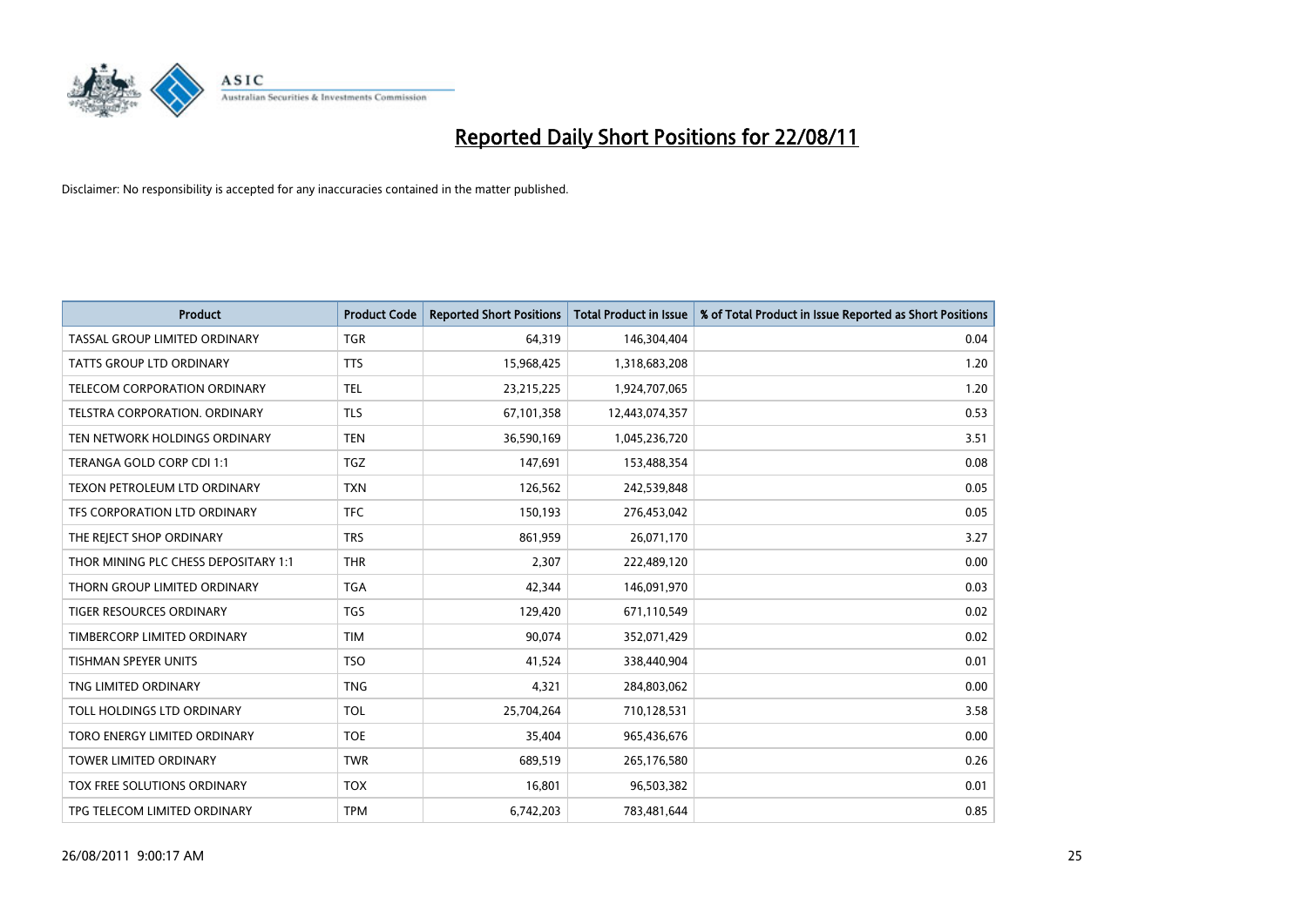

| <b>Product</b>                            | <b>Product Code</b> | <b>Reported Short Positions</b> | <b>Total Product in Issue</b> | % of Total Product in Issue Reported as Short Positions |
|-------------------------------------------|---------------------|---------------------------------|-------------------------------|---------------------------------------------------------|
| <b>TRANSFIELD SERVICES ORDINARY</b>       | <b>TSE</b>          | 5,825,104                       | 549,715,957                   | 1.07                                                    |
| TRANSPACIFIC INDUST, ORDINARY             | <b>TPI</b>          | 15,126,120                      | 960,638,735                   | 1.55                                                    |
| TRANSURBAN GROUP TRIPLE STAPLED SEC.      | <b>TCL</b>          | 5,185,351                       | 1,450,831,425                 | 0.33                                                    |
| TREASURY WINE ESTATE ORDINARY             | <b>TWE</b>          | 19,734,034                      | 647,227,144                   | 3.04                                                    |
| TRINITY GROUP STAPLED SECURITIES          | <b>TCO</b>          | 3,419                           | 203,405,927                   | 0.00                                                    |
| TROY RESOURCES NL ORDINARY                | <b>TRY</b>          | 168,200                         | 87,996,823                    | 0.18                                                    |
| UGL LIMITED ORDINARY                      | UGL                 | 5,569,342                       | 166,047,171                   | 3.36                                                    |
| UNILIFE CORPORATION CDI 6:1               | <b>UNS</b>          | 834,468                         | 267,082,637                   | 0.31                                                    |
| UXC LIMITED ORDINARY                      | <b>UXC</b>          | 141,027                         | 305,789,718                   | 0.05                                                    |
| VALAD PROPERTY GROUP STAPLED US PROHIBIT. | <b>VPG</b>          | 3,828,384                       | 115,821,048                   | 3.31                                                    |
| <b>VDM GROUP LIMITED ORDINARY</b>         | <b>VMG</b>          | 11,116                          | 193,127,749                   | 0.01                                                    |
| <b>VENTURE MINERALS ORDINARY</b>          | <b>VMS</b>          | 299,846                         | 221,093,592                   | 0.13                                                    |
| <b>VIRGIN BLUE HOLDINGS ORDINARY</b>      | <b>VBA</b>          | 30,210,319                      | 2,210,197,600                 | 1.37                                                    |
| <b>VISION GROUP HLDGS ORDINARY</b>        | <b>VGH</b>          | 78.000                          | 74,520,926                    | 0.10                                                    |
| <b>VITA GROUP LTD ORDINARY</b>            | <b>VTG</b>          | 75,190                          | 142,499,800                   | 0.05                                                    |
| VITERRA INC CDI 1:1                       | <b>VTA</b>          | 3,828                           | 68,629,939                    | 0.01                                                    |
| <b>WAREHOUSE GROUP ORDINARY</b>           | <b>WHS</b>          | 13                              | 311,195,868                   | 0.00                                                    |
| <b>WATPAC LIMITED ORDINARY</b>            | <b>WTP</b>          | 38,666                          | 183,341,382                   | 0.02                                                    |
| <b>WDS LIMITED ORDINARY</b>               | <b>WDS</b>          | 701                             | 144,055,662                   | 0.00                                                    |
| <b>WEBJET LIMITED ORDINARY</b>            | <b>WEB</b>          | 383.185                         | 74,670,399                    | 0.51                                                    |